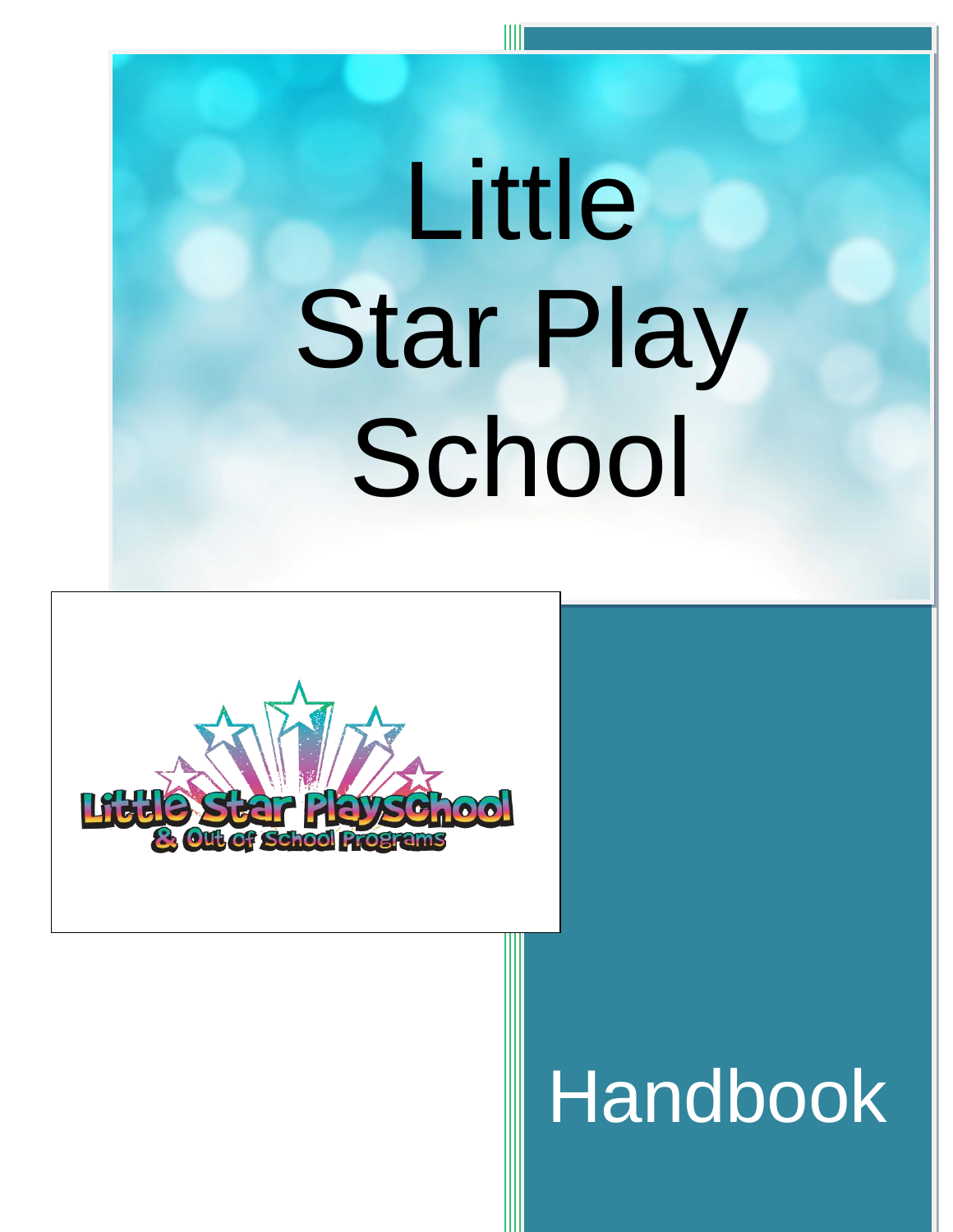

# **Contents:**

- **1. Little Star Philosophy**
- **2. The Teacher's Role**
- **3. The Parental Role**
- **4. Parent's Responsibilities**
- **5. Daily Schedule**
- **6. Rules & Regulations**
- **7. School Fees & Hours of Operation**
- **8. Tid Bits**
- **9. Supply List**
- **10. Administration**
- **11. Policies**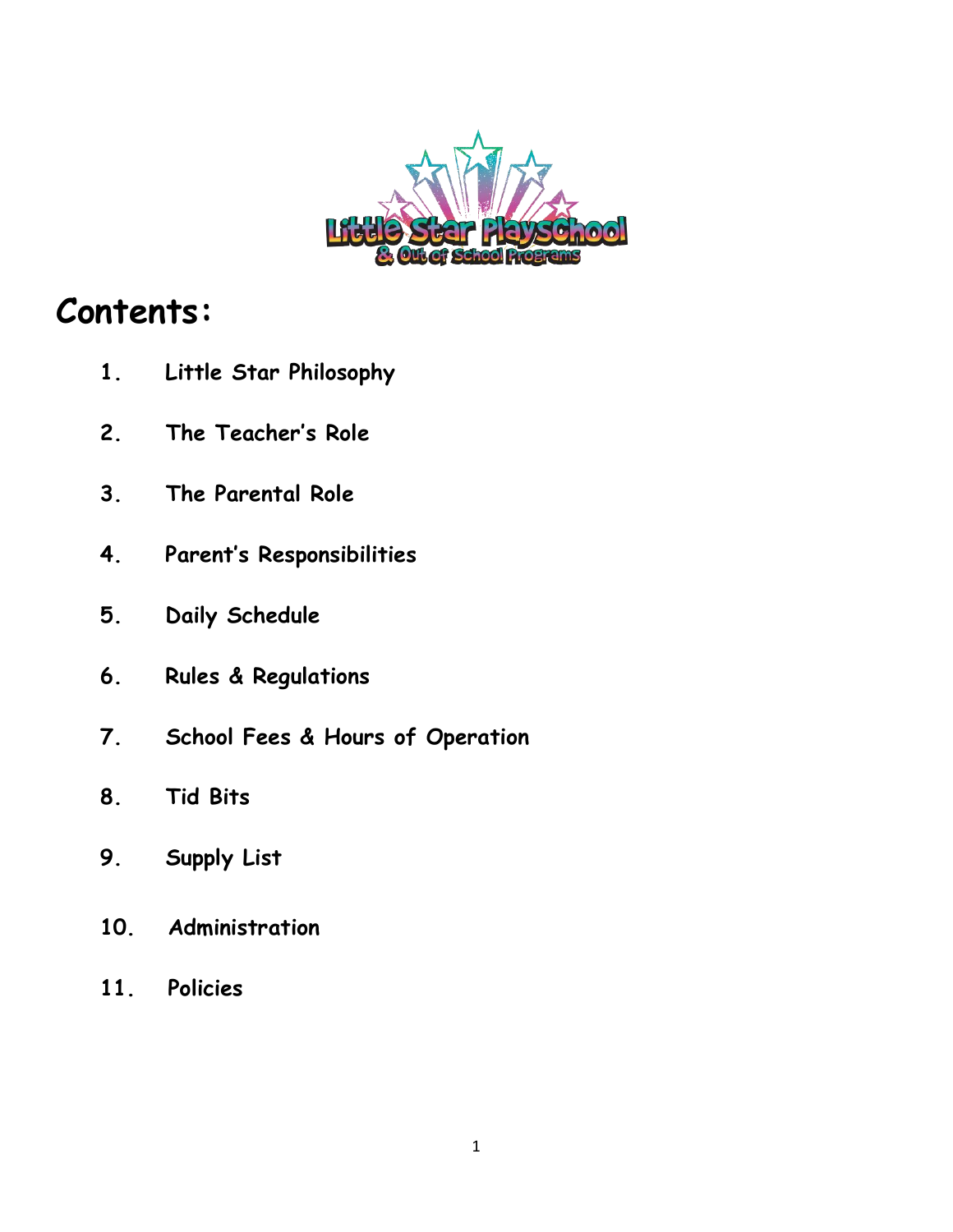#### **Little Star Play School Philosophy**

The philosophy of Little Star is that children learn through play. Play is a child's "work" and they learn and develop many skills while at play. It is our job to provide a safe, creative, stimulating environment from which a child will have many opportunities to choose activities that will help build these skills. We aim to encourage growth of the child's SOCIAL, PHYSICAL, INTELLECTUAL, CREATIVE and EMOTIONAL SKILLS otherwise known as S. P. I. C. E. Play is a central and necessary part of a child's development. It is an activity a child has freely chosen. It is under his/her control and is not dominated or imposed by an adult. Play is how children begin to learn in a risk-free environment. Play provides a natural opportunity for young children to add to their knowledge, learn new skills, and practice familiar ones. Play provides many situations where the child observes, discovers, reasons, and solves problems. The emphasis of our program will be directed towards optimizing each child's potential, as well as encouraging personal growth, development, and involvement in a cooperative manner. The greatest skills we can give our children are strong pro social skills and a love of learning. The best gift we can give to children is to send them out into the world with self confidence, compassion and a drive to accomplish. Our program aims to help nurture these strengths and help each child be proud of their individuality! They are all Super Stars even if they are Little! We are proud to be a part of their development!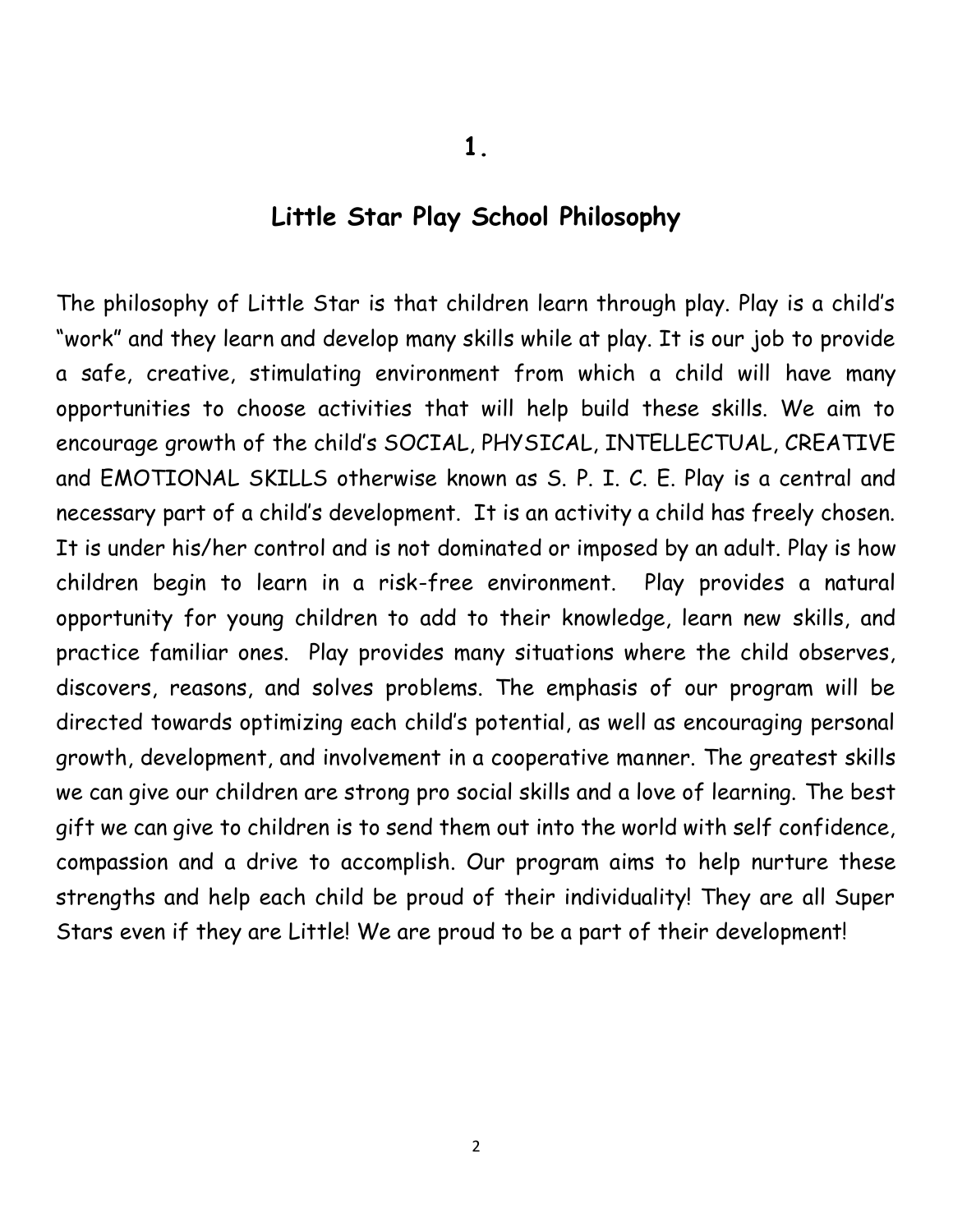### **The Teacher's Role**

The teachers' role in the program is to set up the classroom to be aesthetically pleasing, clean, organized and creatively inspiring. They are responsible to help with communication and work co-operatively with the children to assist with problem solving and building social skills. They will be compassionate and help build self confidence with praise and encouragement. The teacher will observe and learn what the childrens' interests are so as to build the curricula accordingly and expand on the curiosity and development of those interests as well as introduce new concepts and ideas that will benefit the child as they move into Kindergarten. The teacher is the nurturer for the short time that the parent is absent during the program and will make the environment a comfortable and safe place in which to play and learn. Staff will act in a courteous & professional manner & will not take care of personal issues during school.

All teachers are certified with a minimum of childcare assistant and a clean criminal record check. At least one teacher in each class will have First Aid level C. Teachers are all encouraged to continue their education process whether that includes attending college, workshops and/or conferences.

All teachers have passion for early learning and will open their hearts to all the Stars during their time with us!

**Education's purpose is to replace an empty mind with an open one. ~Malcolm S. Forbes**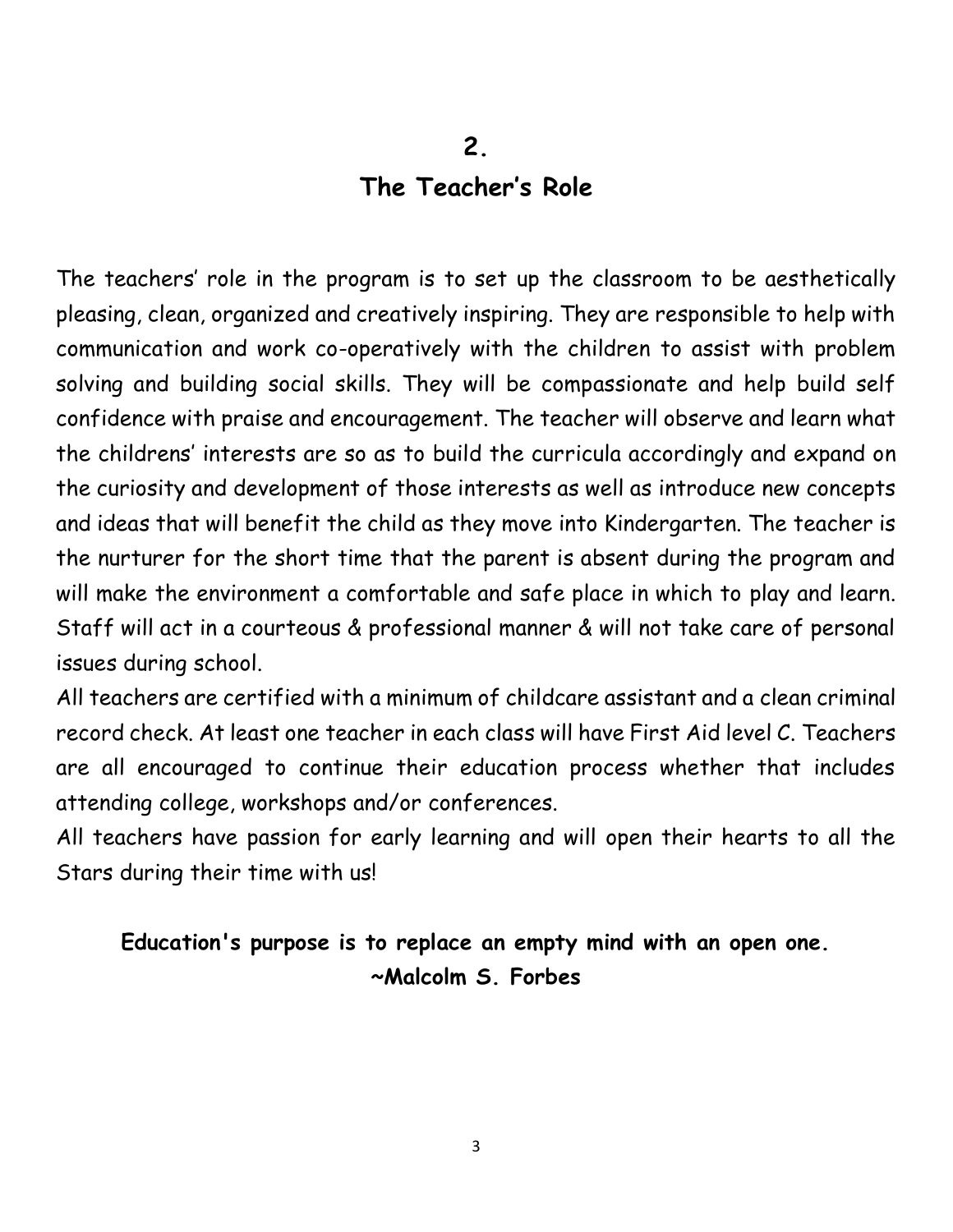## **The Parental Role**

The Parental role can be as limited or as involved in the class as one chooses. Parents are always welcome in the program and are encouraged to participate whenever able, especially on the child's "Special Day". It makes the child feel extra special that you care to spend time and show interest in what they do at school! We also welcome grandparents, aunts, uncles & special family friends to participate in the parents' place with arrangements made with teachers prior to their arrival. Each child will have the opportunity to sign up for a minimum of 2 "Special Days" throughout the year.

Parents are asked to participate in the monthly Toy Clean if possible, to cut down on sicknesses and keep the classroom healthy! Come and enjoy the company of the teachers and parents; you will be back for the socialization & fun of it all!! Please note that this is not an event that children can attend unless they are babes in arms.

We will have parties and field trips and always welcome extra hands-on deck for these affairs, sign up will be sent via email. For parties, we will usually have a potluck sign up and we encourage parents to be creative & healthy with their snacks!! When helping in the school please "play" and show attention to your child! If we need assistance, we will surely ask but we want your time with your child to be a special memory for you to share!

**\*\*\* Due to Covid-19, these events will be postponed until deemed safe.\*\*\***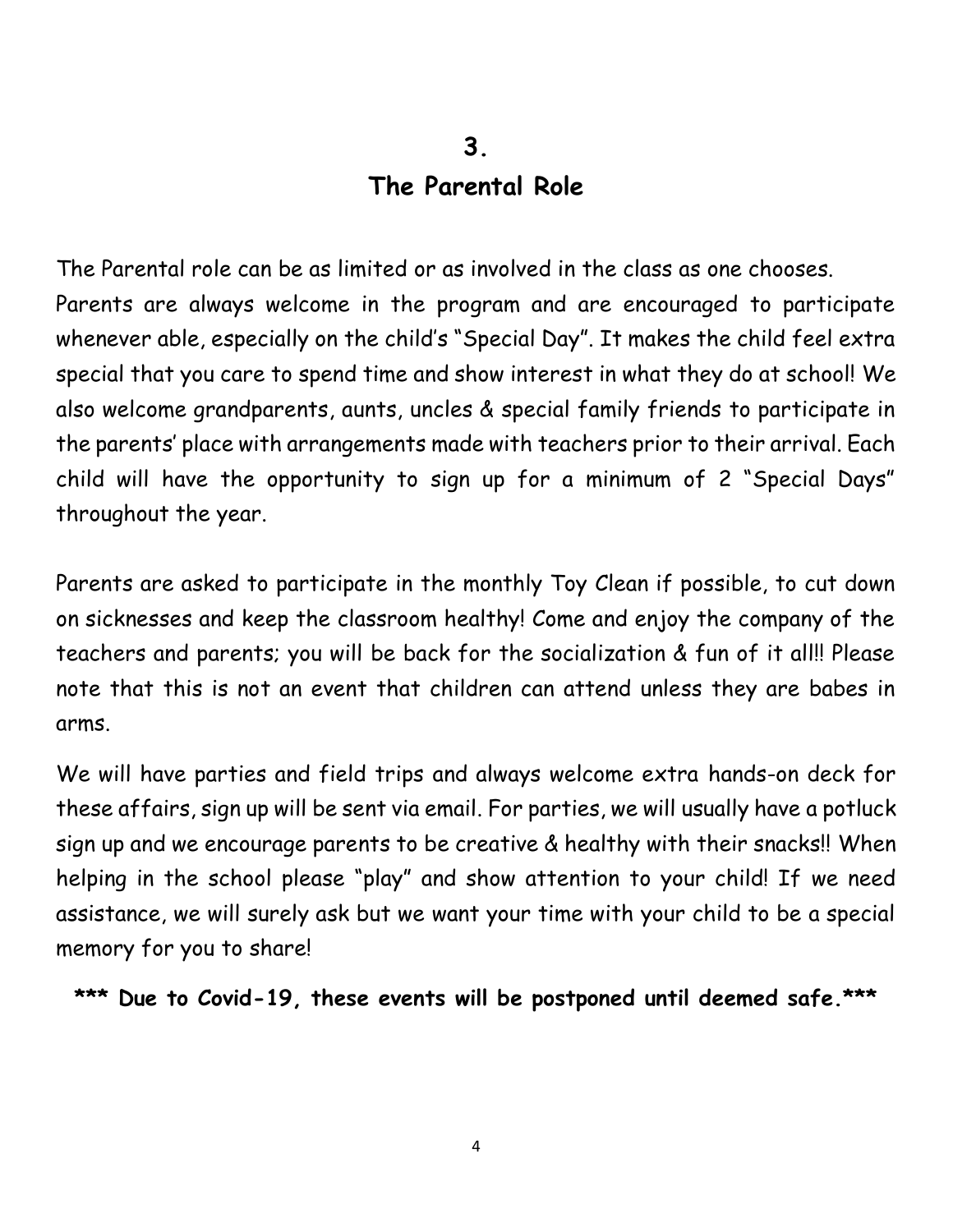### **The Parent/Guardian Responsibilities**

Parents are required to ensure their child has proper outerwear daily as well as a snack and water bottle daily. Full day children need a full lunch.

Parents are responsible to read the monthly newsletters which will be viewable on the website and keep informed on activities and dates for the month.

Parents are responsible to provide a family photo for our family board.

Parents are responsible to sign in/out any medications that need to be kept on hand for their child on the proper medication form.

Parents are responsible to make sure fees are paid on time every month.

Parents are responsible to bring back the special day buddy on time so that it can be laundered and ready for the next child's special day adventure.

Parents are responsible for sending proper outerwear daily.

Parents are responsible to drop off and pick up children on time, because our class time is limited it is most beneficial to start as soon as possible and it is very stressful for the child to be the last one picked up. Please try to call/msg if you will be late. The staff also needs sufficient time to clean and set up for the next program and need to be on time for pick up of the after-school program so please be respectful of our time.

Parents are responsible to update their child's personal information as necessary.

**\*\*We ask that parents kindly refrain from smoking in view of the children \*\***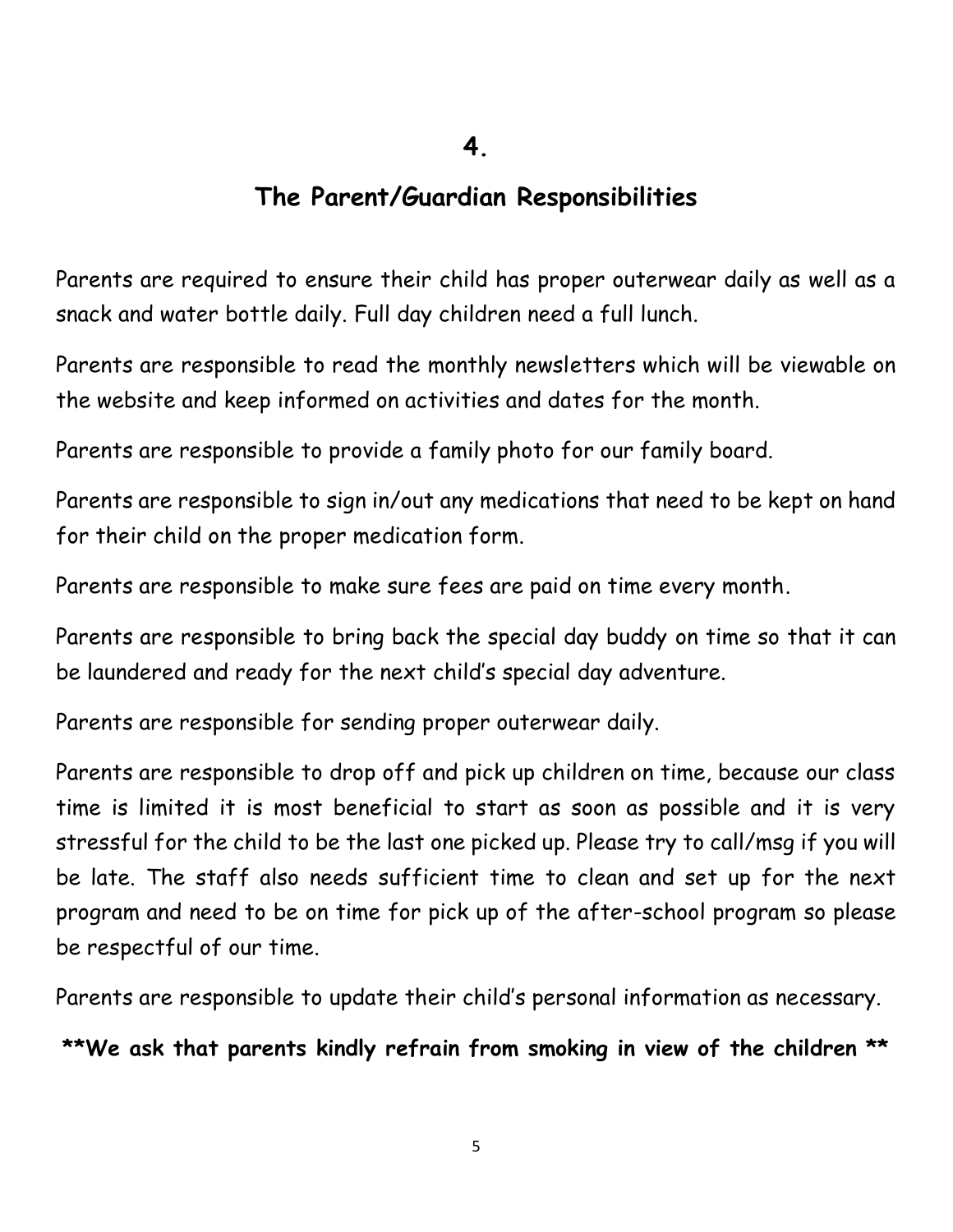## **Daily Schedule**

The daily schedule will consist of blocks of free time where the child will choose which centers he/she is interested in playing at as well as structured blocks of time where circle time meetings with group conversations, stories, songs, and other structured activities will take place.

We will also attempt to spend periods of time outdoors daily except for in extreme weather situations.

No exact timetable will be followed as we will let the children take the lead on where their interests lie and we will base the days activity on the level of energy the children are showing us, the depth of focus they demonstrate for the play they are in, the materials available to us including speakers, field trips, etc…

We will attempt to add materials based on the children's interests to expand on their play and use open ended questions to further literacy, social skills, creativity, practical thinking, and planning, etc…

Snack is a center and will be open for most of the class time where children can choose to wash up and eat according to their need and desire. Snack can be a social experience and we find most children choose to go to snack with a group of peers.

The curricula will include impromptu monthly fire drills as required by licensing.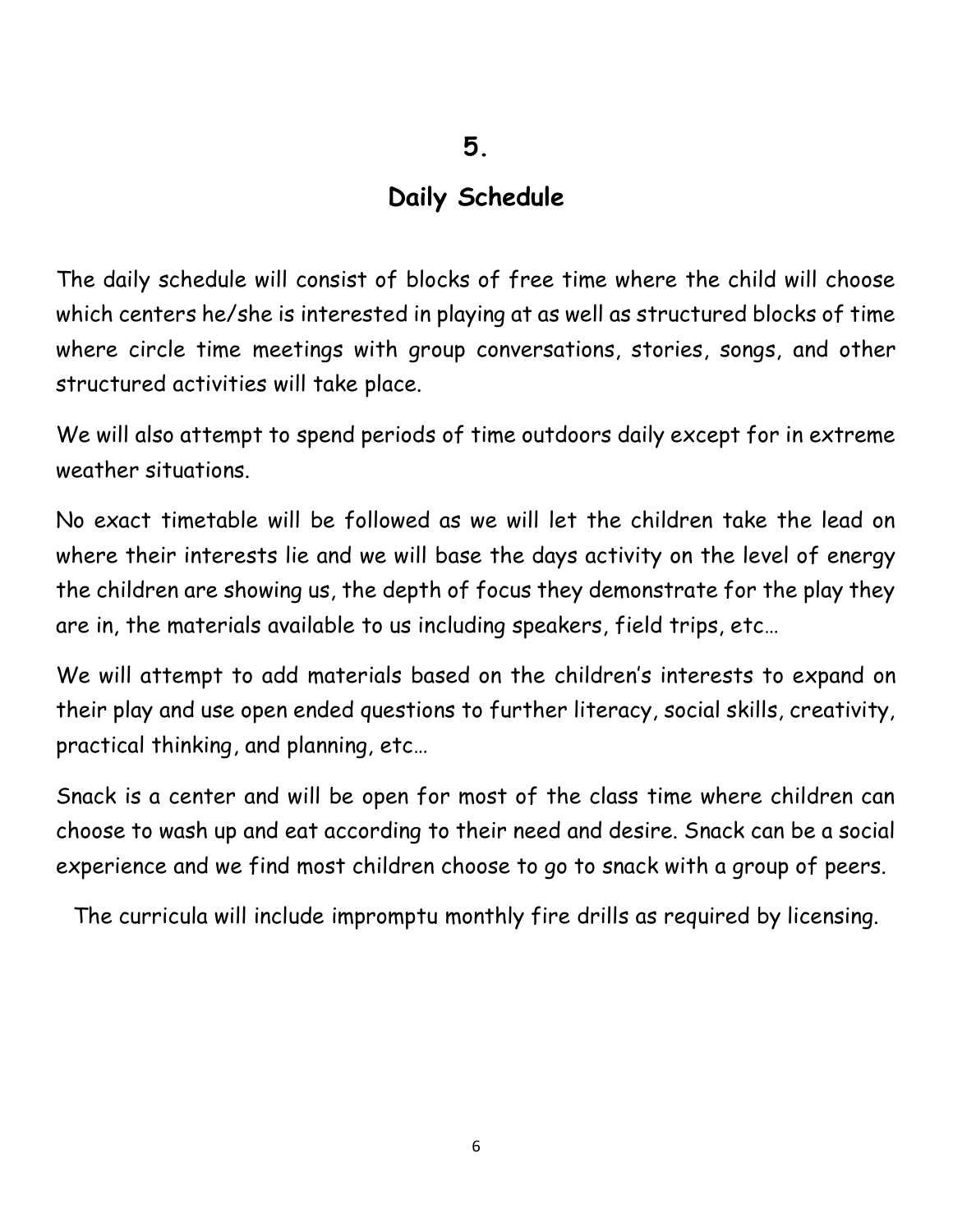## **Rules & Regulations**

- If your child becomes sick at school, parents will be called to pick up; child will be separated from the group & kept comfortable until pick up. If parents cannot be reached, emergency contacts will be called.
- We are a Peanut Free Facility, if sending a peanut free option, please include a note or message staff so we know it's safe.
- Please clearly label all your child's belongings including outer wear, footwear, water bottles, and lunch kits.
- No hats to be worn at snack time.
- Please keep toys at home.
- Siblings are only permitted at certain times unless they are babes in arms in which case non-mobile babies can accompany parents into the classroom at anytime.
- If for some reason, you decide to withdraw your child from the program, a minimum notice of one month or one month's fees in lieu of notice is required.
- There is a zero tolerance of bullying or abusive behaviour to students, parents and/or staff, parents will refrain from any corporal punishment on site and save adult discussions for outside school times/ away from small ears.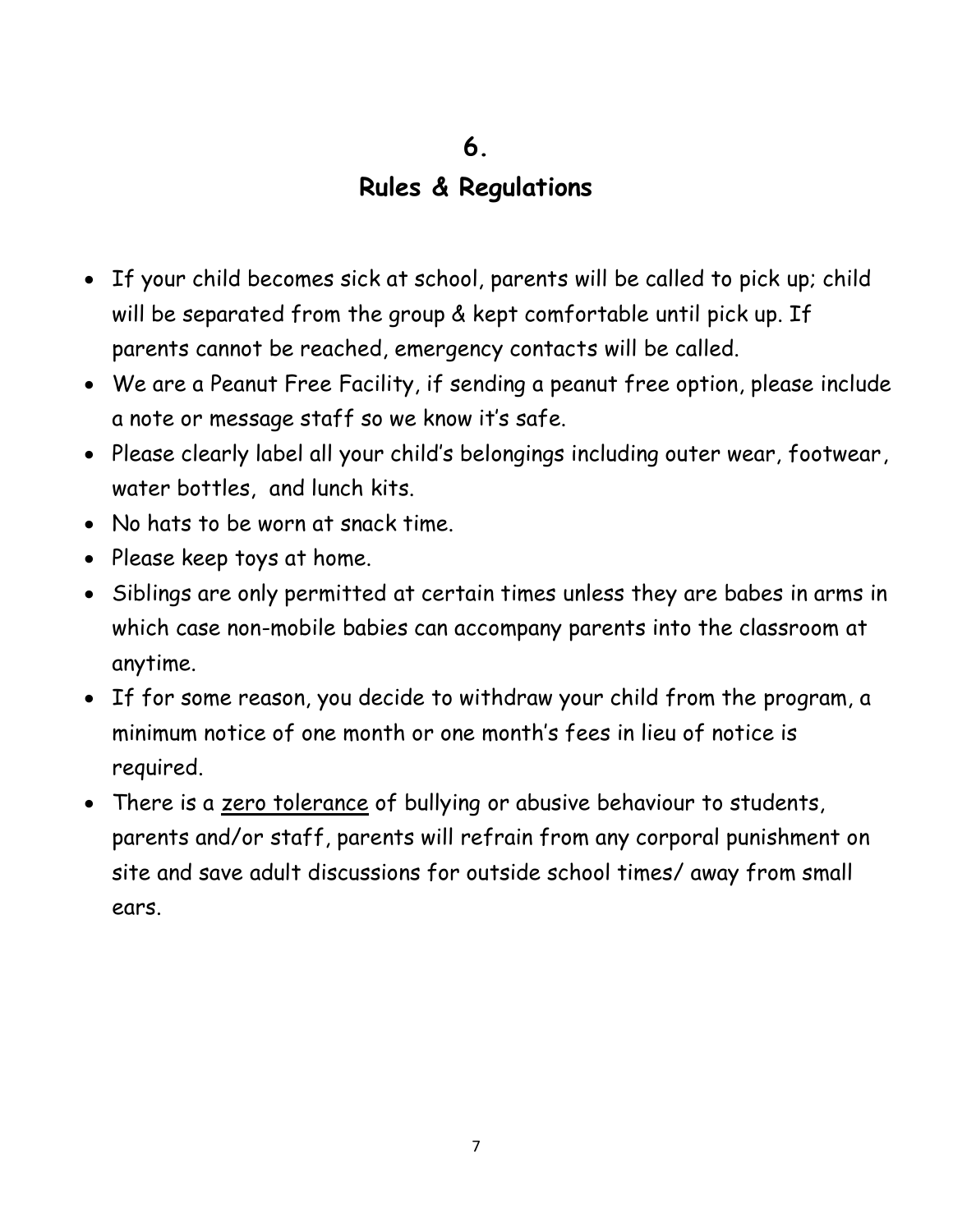## **7. School Fees & Hours of Operation**

AM classes start at 8:45 am and conclude at 11:15 am daily PM classes start at 12:00 pm and conclude at 2:30 pm daily Full day classes run 8:45 am - 2:30 pm daily

Two day a week classes run Tuesdays & Thursdays AM or PM @ \$135/month - \$75.00 (affordability grant) = \$60.00. Full day children fall under the daycare license and are \$280.00 per month and the affordability grant is subjective to hours obtained (50+ hours =\$225.00 off). Our Pre-K classes run Monday , Wednesday, and every second Friday (according to the Wolf Creek Calendar)

AM or PM \$165.00/month – \$75.00 (affordability grant) = \$90.00. Full day classes are \$340.00 minus the affordability grant of \$225.00 = \$115.00 \*Families can register for both programs and attend five days a week\* Fees are billed on the  $15<sup>th</sup>$  and due on the  $20<sup>th</sup>$  of the month prior to classes (Aug 20<sup>th</sup>-May 20<sup>th</sup>) and a late fee of \$10.00 will be added after the due date.

\* The front door will remain locked during programming for safety reasons. If you need to get our attention, please knock on the front window (not the door) so we have a better chance of hearing/seeing you!

\* Little Star follows the Wolf Creek School Division Calendar and will be closed on all PD days, Wolf Creek weather cancellation days, and statuary holidays. There may be some exceptions as we may have a different start date and finish date for the year.

**\*\*\*Please check your local radio stations, including their websites for school closure announcements throughout the winter. I will do my best to e-mail school closures out as well but if Wolf Creek makes the call, you can assume we are closed. The safety of our Little Stars Families & our Staff come first!!\*\*\***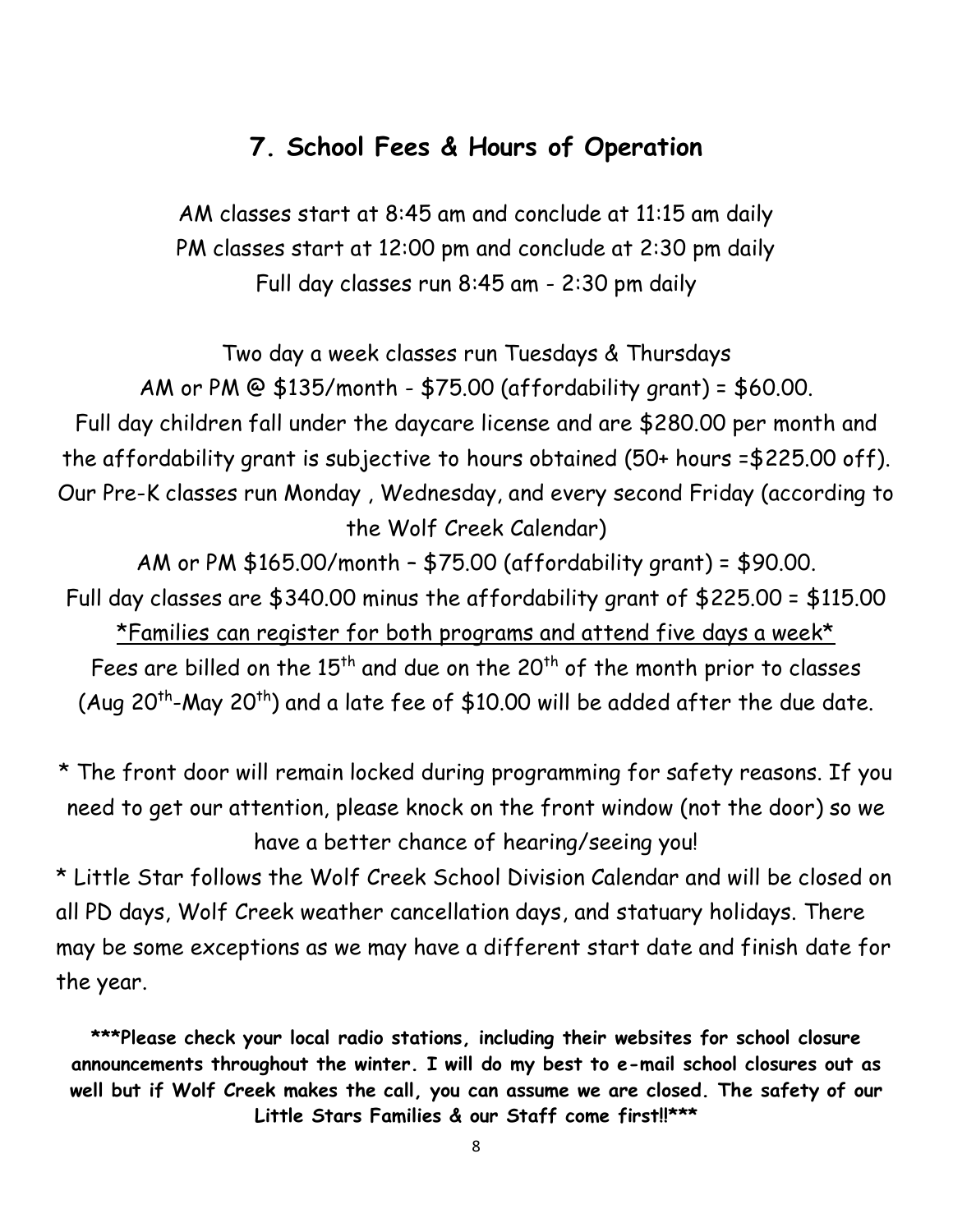# **8. Tid Bits!**

- If you have small household items that you don't need but may be useful for us for crafts or dramatic play such as egg cartons, buttons, wood cookies, cardboard tubes, gardening supplies, baking tools, etc… Little Star is happy to put them to use as long as they are in good repair.
- If you have a special talent like card making, baking, crafting, musical abilities, yoga, sewing, etc... and would like to share it with your child's class or have extra time to donate for cutting out art projects we love help & would happily use your skills!!
- We have moved to outside drop-off and pick-up but if you do come in, please remove footwear before entering the school!
- Your feedback, opinions & ideas matter, please feel free to share them with us! I am always looking for ways to improve the programs!
- Don't forget to hug your child and then hug them again for me and my staff!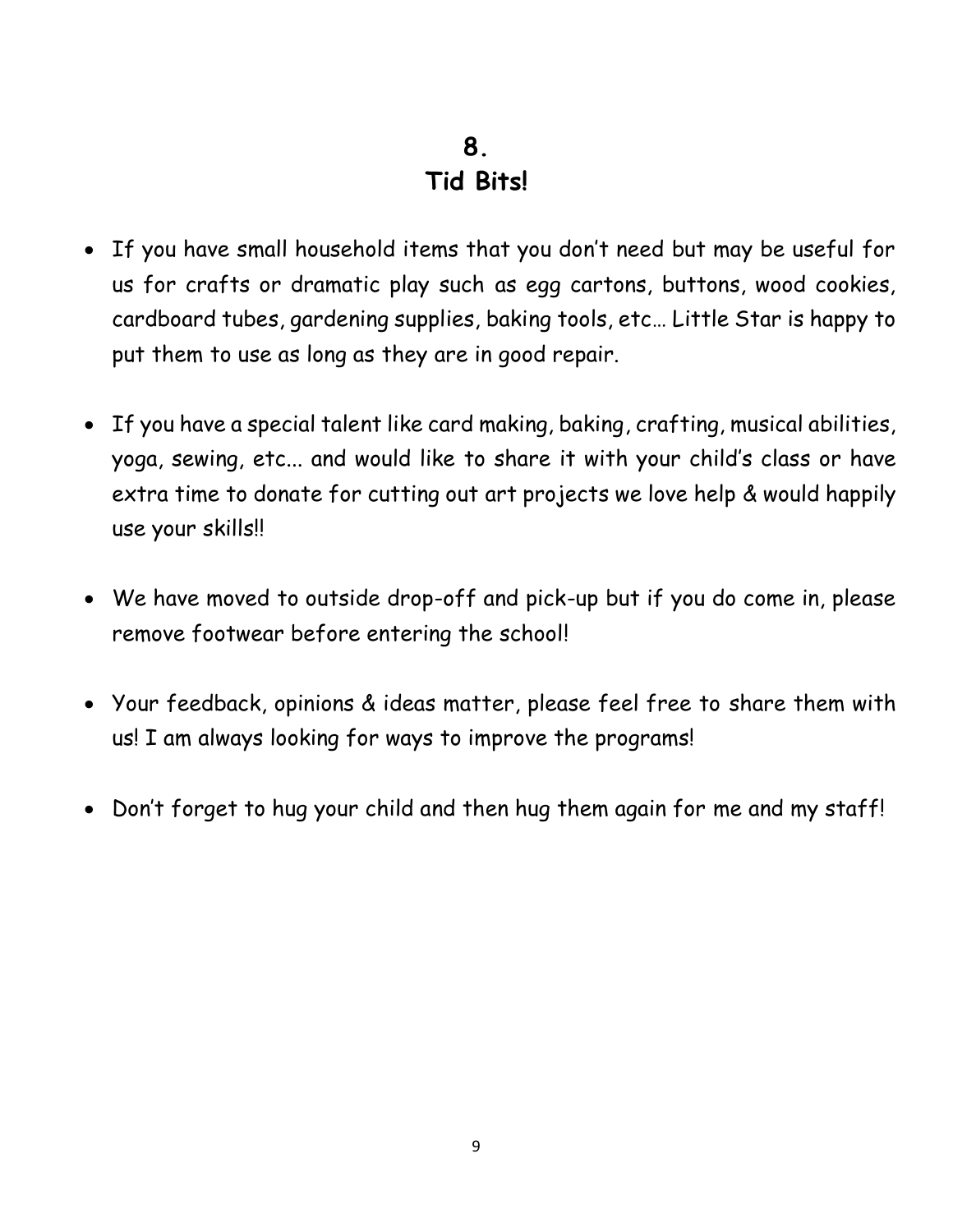## **9. Supply List**

- Indoor Footwear: Must be clean, easy to get on, closed toe, and labelled with your child's name. These will be kept in the child's bin and must be worn daily for protection and because we will go outside for fire drills and/or real emergencies.
- Change of Clothes: Must be in a labelled zip lock bag and include shirt, pants, underwear, and socks. This will be kept on-site in case of accidents, spills or any other unforeseen need!
- Lunch Bag: Each child needs something to transport their snack/lunch to and from school. It needs to be clean and labelled with child's name. Also label any containers used to store the snacks. Please send a labelled, reusable drink container, no juice boxes.
- Outer Wear: Please dress your child appropriately for the weather daily. Please label your child's outside footwear and coats, toques, mitts, etc...We will go outside daily, and it is easier to assist dressing the children when we can clearly see what belongs to whom! A labelled bag is great to hold outerwear.
- One tub of Lysol wipes.
- Any other required items will be delegated to each class before school commences.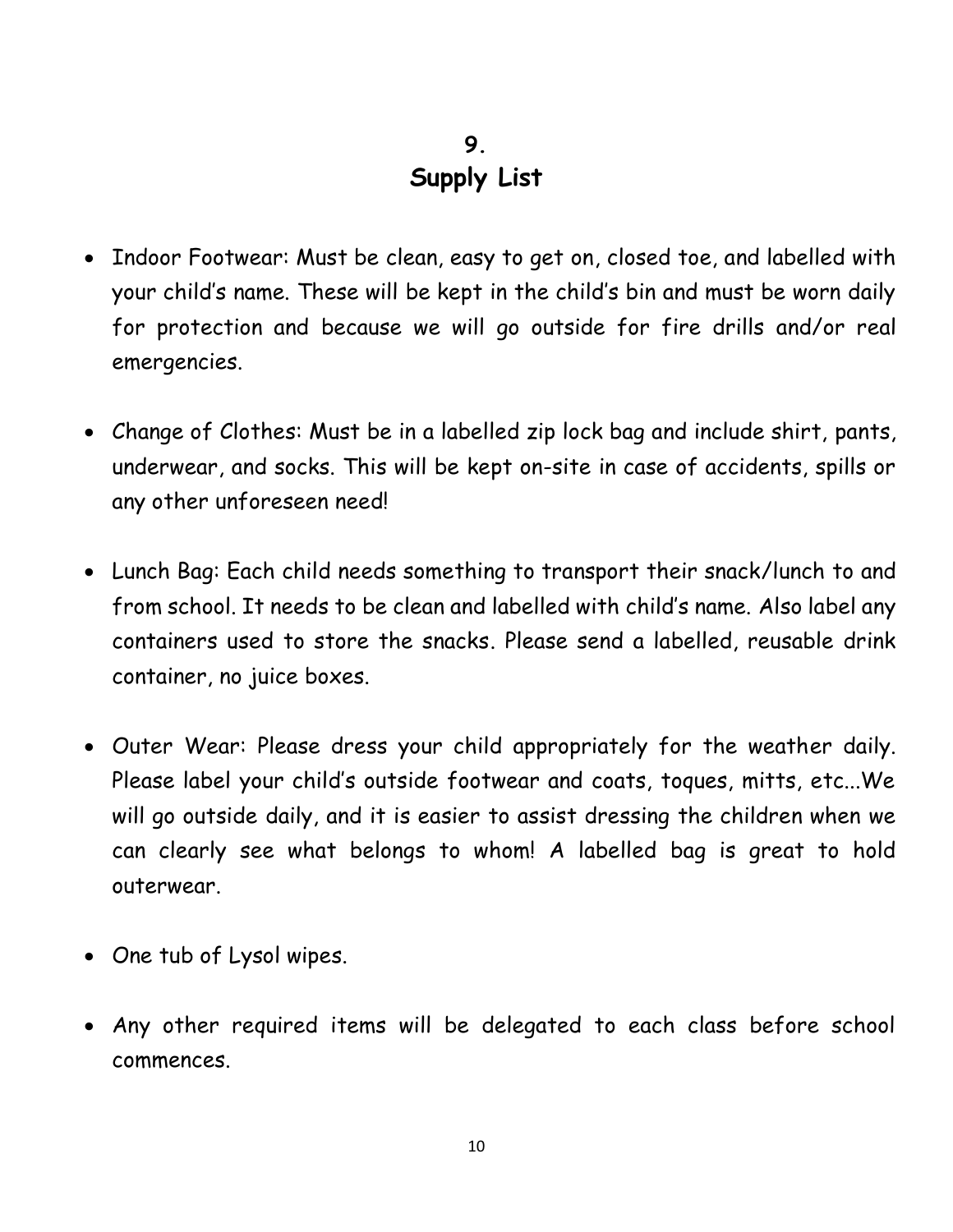## **Administration**

- Each child needs a fully completed registration form including a portable emergency records form with no spaces left blank. Emergency contacts must have a physical street address listed, not a box number.
- Any other pick up/drop off persons must be listed on the registration form or added to child's file via signed note from parent. Identification of person may be requested from staff at their discretion.
- Monthly fees may be paid by e-transfer to [littlestarplayschool@hotmail.com,](mailto:littlestarplayschool@hotmail.com) cash, or post-dated cheques dated for the  $20<sup>th</sup>$  of each prior month, first payment due Aug 20<sup>th</sup> and last payment due May 20<sup>th</sup>. Please ensure you include your child's first and last name and the month you are paying for on all payments.
- At no time should any staff member other than Miss Becki, accept payment of any kind.
- Should a cheque become NSF, a fee of \$50.00 will be charged as well as that month's fee payment will need to be reissued immediately.
- Receipts will be emailed once a year at tax time.
- Any serious accidents involving your child will be documented on an accident report and require a parent's signature; a copy will be sent to licensing and kept onsite for records.
- Emergency medications will be kept in the child's backpack with a medication form filled out by the parent, a second emergency medication can be kept on top of our fridge in our emergency medication container if parents choose to supply one. Other medications will only be administered for long standing illnesses and will require a medical form filled out.
- Little Star retains the right to refuse service at their discretion.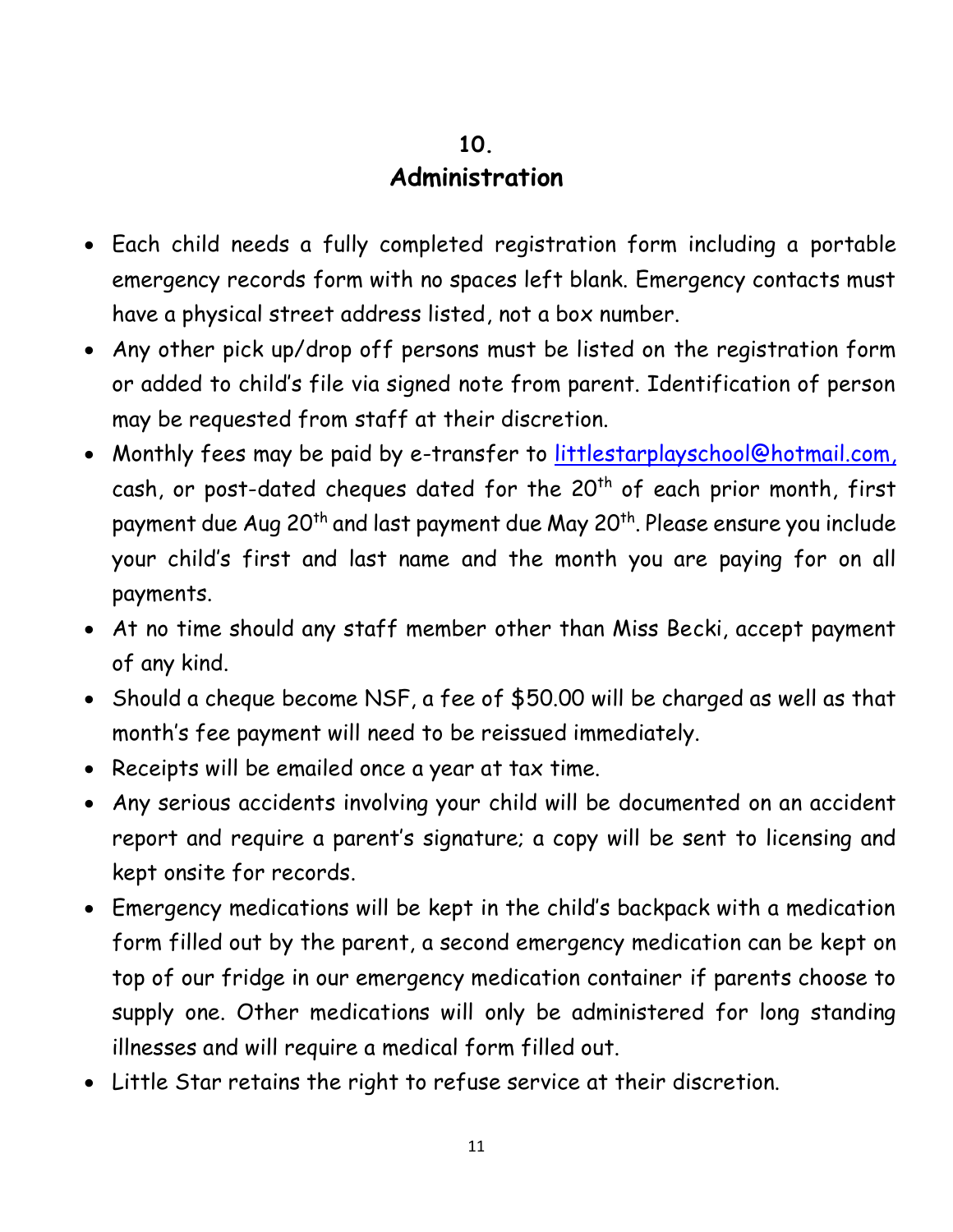# **Policy List**

- **1. Child Guidance (Discipline) Policy**
- **2. Communication Policy**
- **3. Inclusion/Diversity Policy**
- **4. Health Policy**
- **5. Safety Policy**
- **6. Open Door Policy**
- **7. Volunteer Policy**
- **8. Program Review Policy**
- **9. Off-Site Activity/Emergency Evacuation**
- **10. Nutrition Policy**
- **11. Records Policy**
- **12. Supervision Policy**
- **13. Parent Grievance Policy**
- **14. Lock Down Policy**
- **15. FOIP Policy**

**\*\*Please note that due to Covid-19, some of our policies will be modified as required by the government. These requirements will be posted on the website under the Covid tab.\*\***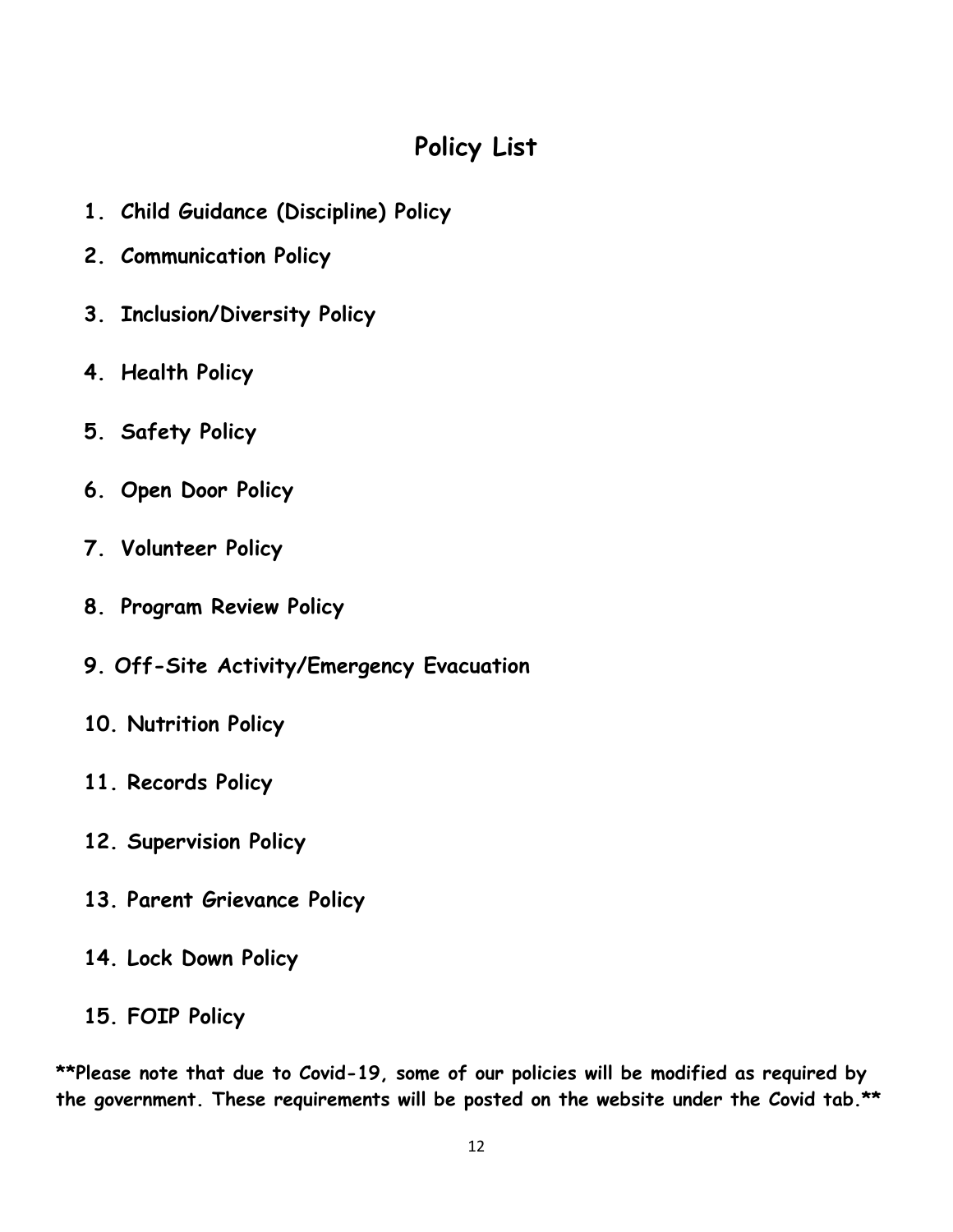# **1. Child Guidance (Discipline) Policy**

The security of each child in the program is the main responsibility of the staff; we want each child to learn how to communicate their issues and concerns in a constructive manner to limit aggressive behaviors. Staff will help to guide them in the following ways:

- Little Star Staff will continually work to help children learn conflict resolution skills and any disciplinary action will be reasonable under the circumstances.
- Staff will attempt to let children work out conflicts without assistance but will be close by if interference is needed.
- Group talks about feelings and respect will be held often as well as group activities to help the children form bonds. The "Bucket Filling" philosophy will be introduced at the beginning of the season and used constantly throughout.
- Staff will use positive reinforcement and redirection as effective guidance tools and will model appropriate behavior.
- At no time will a child's necessities be denied or threatened as a form of punishment. Physical punishment, verbal or physical degradation or emotional deprivation will never be allowed.
- Under no circumstances is corporal punishment permitted. Discipline will never use or permit the use of any form of physical restraint, confinement or isolation.
- Staff will document concerning behaviors and make parents aware. In the event that negative behaviors are ongoing and put anyone in the program at risk for harm or if the child is being destructive to the surroundings, parents may be asked to remove the child.
- Expectations of treatment of the environment will be made clear from the start as well as reiterated often and natural, age-appropriate consequences will be used. For example, if toys are being used inappropriately, the child may be asked to leave that center or the toys in question may have to be removed from the center.

Parents, guardians, staff and children will all be made aware of the program's discipline methods where developmentally appropriate.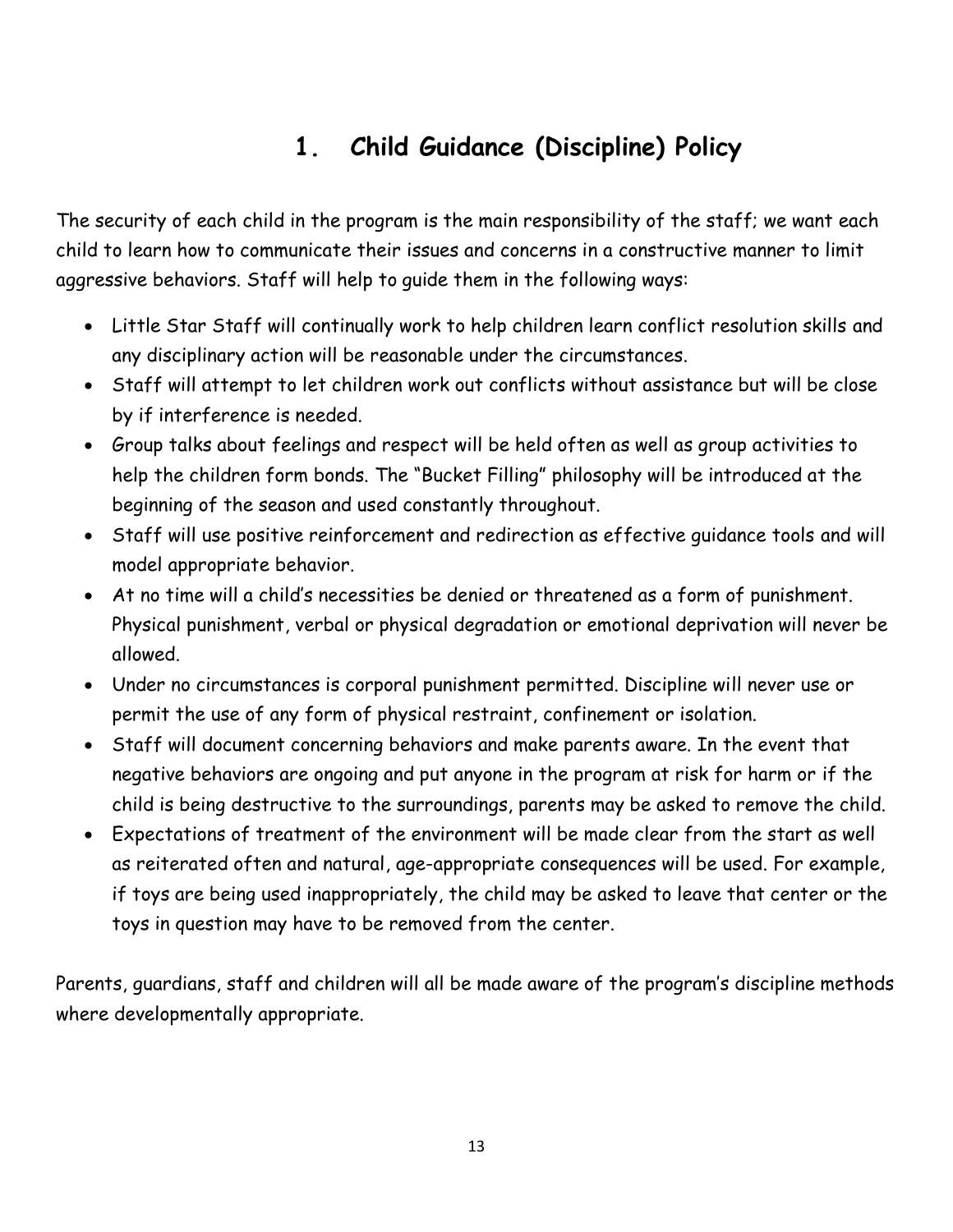#### **Bullying:**

Little Star is against the act of bullying and we will continually discuss the terms and consequences of such acts with the students in the program. Bullying is defined as persistent behavior by any individual or group which intimidates/threatens or has a harmful or distressing impact on another individual or group. Bullying can be in various forms such as: emotional, physical, racist, verbal, or cyber, some examples may include:

- Not including someone in a group
- Teasing in a hurtful way
- Threatening
- Stealing or destroying someone's personal belongings
- Physically harming someone
- Using put downs
- Spreading rumors
- Insults and/or name calling

Children will be encouraged to talk to staff when they show signs that they are uncomfortable with how they are being treated. If a parent suspects their child is a victim of bullying in the program, they should communicate their concerns with staff ASAP. Staff will make every attempt to ensure that supervision and intervention of any repeat attempts of bullying behavior are prevented.

If staff feels that a severe incident has occurred or if repetitive incidents have occurred, parents will be contacted and if necessary, the child involved in the act of being dangerously disruptive and/or bullying may be sent home. Recurring incidents may result in expulsion from the program.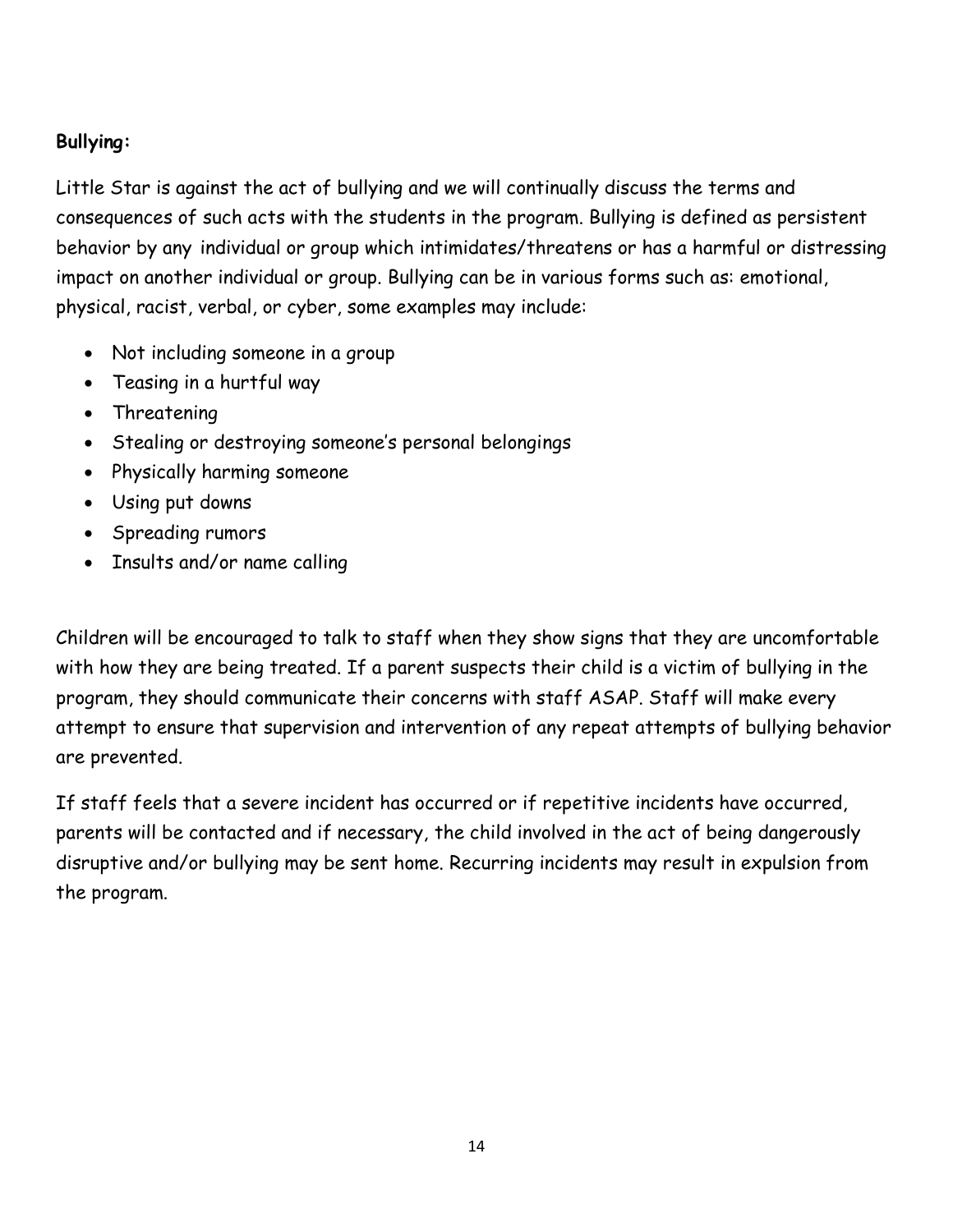# **2. Communication Policy**

Little Star Staff is committed to communicating with families, children, staff members and community members in a respectful and professional manner in order to facilitate positive relationships and create an optimum childcare experience.

#### **Family Communication:**

The family of the enrolled child has the right to be fully informed of their child's experience and involvement while at the program however drop off and pick up times are a very congested buy time to attempt to communicate during so it is preferable to contact your child's teachers and set up a time to discuss your child or have a phone conversation outside of school hours. We are excited to use the Himama App which allows us to update parents with photos and messages throughout the program and document learning objectives. Parents can add grandparents or other family members to view photos on Himama and keep updated virtually! It also does automatic invoicing and is how we will send email updates both individually as well as by class.

#### **Written Communication:**

Any information pertaining to all families will be made available on a consistent basis via emails, postings on the website, use of the Himama App and postings on the communication board/sign in center including:

- Monthly Newsletters
- Parent Handbook
- Policy Manual
- Staffing changes
- Reminders of upcoming events
- Community events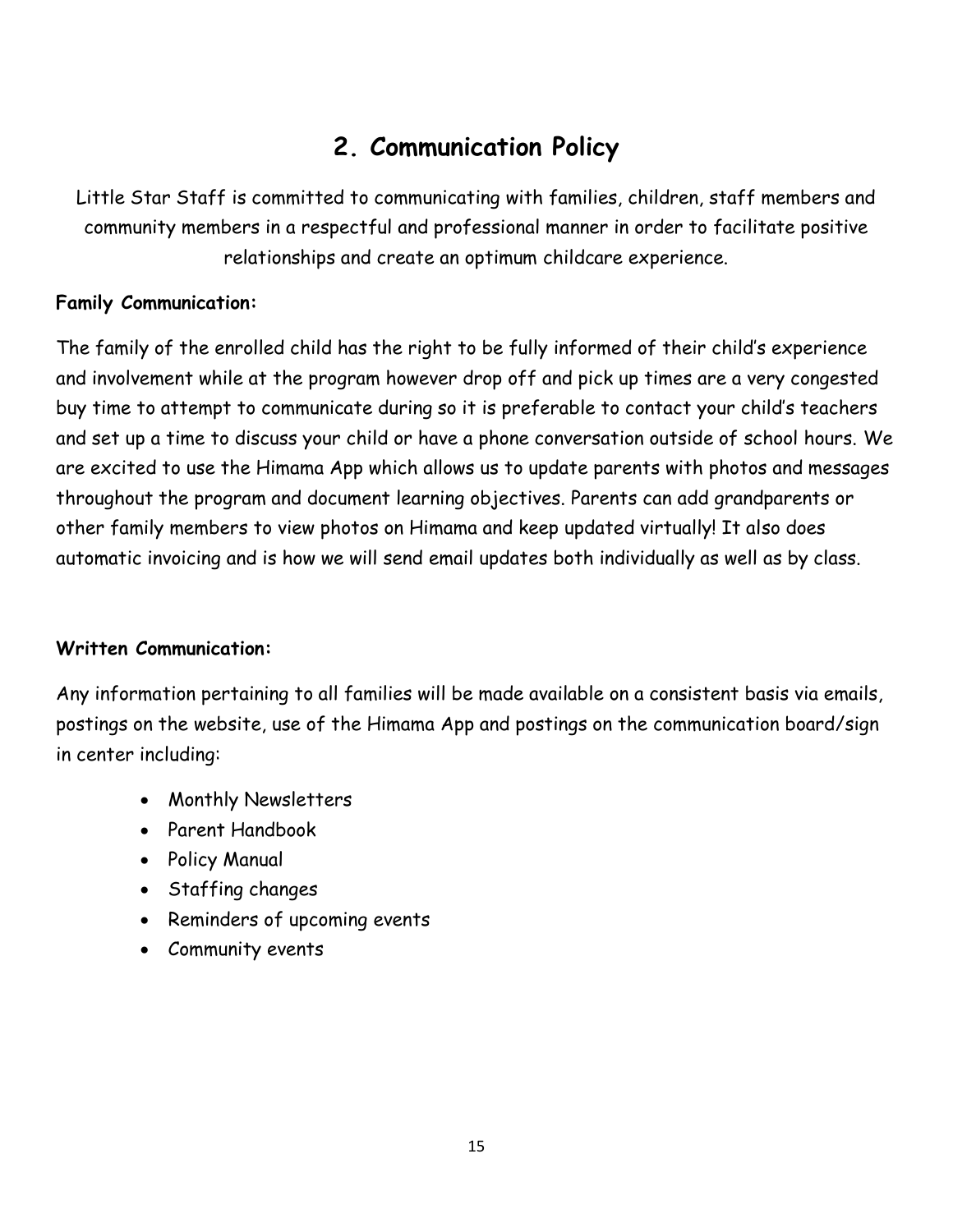#### **Verbal Communication:**

Communication is the key in forming positive relationships and Little Star Staff will take each opportunity to welcome parents and children daily as well as making ourselves available for after hour's communications.

#### **Parent Participation and Feedback:**

The Little Star Staff will provide parents with the opportunity to offer their feedback regarding the program in the following ways:

- Conversations with Educators
- Email discussions
- Semi-annual Parent Surveys
- Suggestion Box (wooden drop box or drop slot at front door)
- Anonymous comments can be made through the comments tab on the website

Any information gathered will be reviewed at staff meetings and changes to the program will be made accordingly.

#### **Sharing Child Specific Information:**

All personal information pertaining to individual children will be communicated in a formal and confidential manner. Instances of injury, illness and serious incidents of inappropriate behavior will be reviewed with parents and signed by both parents and Miss Becki. A copy of the incident report will be kept in child's file as well as shared with the licensing officer assigned to our program.

#### **Parent Communication Board/Sign in Station:**

The communication board/Sign in Station will contain the following information:

- Licenses
- Monthly Newsletters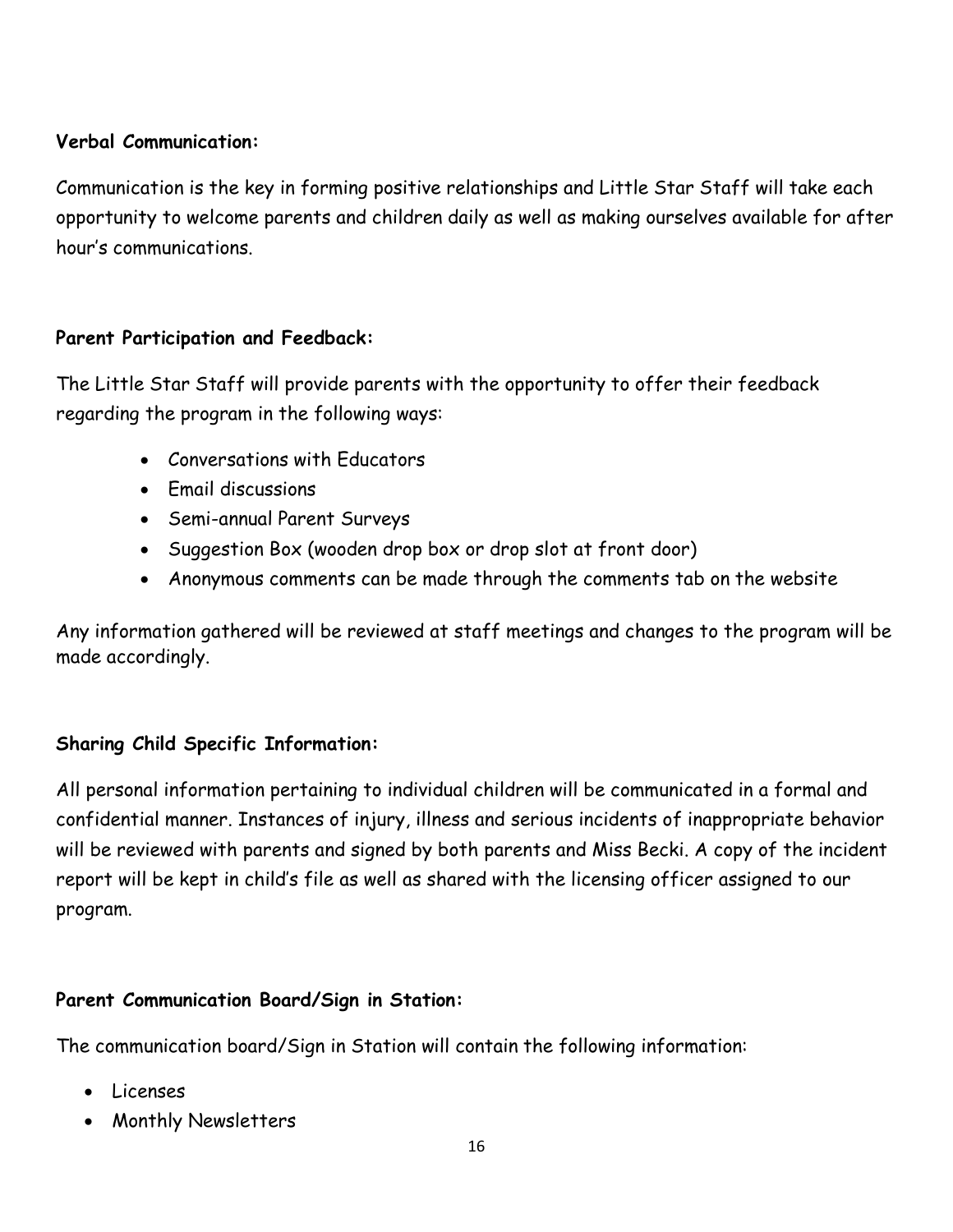- Information from elementary schools
- Outside resources related to children's activities &/ or health/behavioral issues and other related topics.
- Communications from families i.e.: Thank you cards

The board will be updated as new information becomes relevant.

#### **Children:**

Little Star Staff interactions and communications with children will be positive and respectful and support the children's social-emotional and intellectual development. Staff will assist the children in developing problem-solving skills and conflict resolution skills. Staff will support the children in their feelings and help them to express themselves in a respective manner.

#### **School:**

Little Star has an ongoing relationship with IREC, the local school. We continue to share information and keep the lines of communication strong to continually build our relationship. Any information shared is to be in the best interest of the children and may include but not be limited to:

- Child guidance strategies
- Special needs
- Collaboration on extracurricular activities
- Communicating with school staff to establish good working rapport
- Integration of Pre-K's into Kindergarten

#### **Community:**

Little Star will continue to build relationships with organizations/businesses within the community. We hope to give the children a sense of responsibility and ownership within their community. Field trips and Guest speakers will be planned to fit into the curriculum.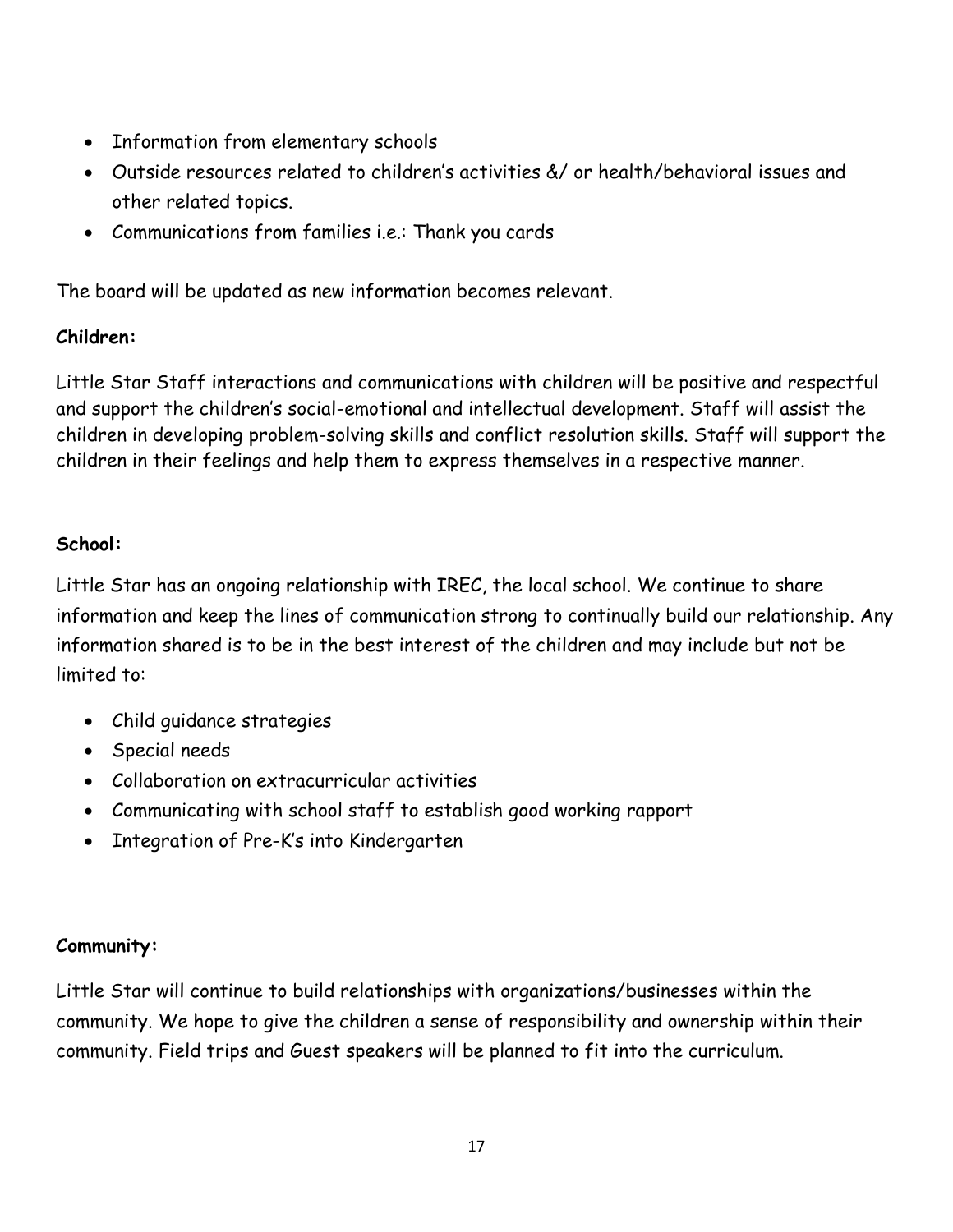- Little Star will create a file of community resources that will be made available to parents in need of additional support and/or information.
- Little Star will watch for opportunities for community involvement and brainstorm with the children different ways that they can contribute.
- Little Star will work on building these relationships with community organizations to help support the development of the children. These organizations may include: the local Fire Dept, RCMP, Neighborhood Place, Dance Studio, Library, Dentist, etc…

# **3. Inclusion/Diversity Policy**

Inclusion is to be included, to hold, to embrace, to involve, to count, among. We are an inclusive program in that all children have equal opportunity to participate in our programming no matter their age, ability, race, or religion. We focus on the beauty of being unique and celebrate individuality. We do this by:

- Making children feel valued and good about themselves
- Creating an environment of mutual respect and tolerance
- Educating ourselves and the children on discriminatory behavior and the harmful effects of such behavior
- Ensuring that the programming offered is inclusive of all children and making special adjustments to ensure support to those with special needs
- Encouraging children to assist each other
- Encouraging children and their parents to share their heritages and traditions
- Displaying multicultural books and items throughout our facility
- We will be respectful of inclusion and diversity and will have resources as well as speakers and activities to educate the children in the program and guide them to be socially inept
- We will provide activities to build friendships and encourage cooperation in order to have a harmonious Little Star Family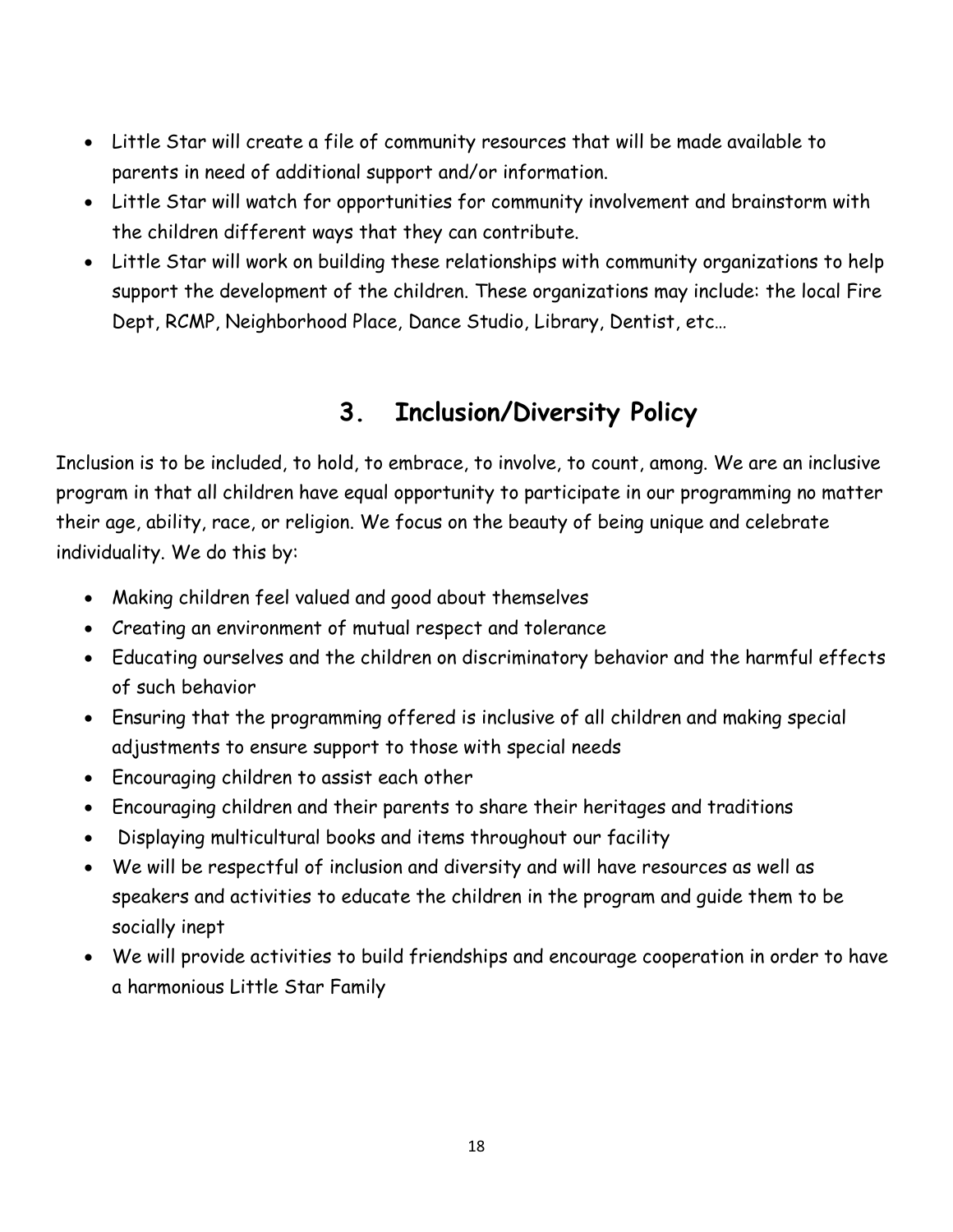# **4. Health Policy**

Little Star Staff will implement health standards and practices that are designed to teach good health habits and protect and maintain the well-being of children and staff.

#### **Hand washing:**

Hand washing will be mandatory for children upon arrival, after toileting, before eating, after messy play, after sneezing and/or coughing spells. Staff will also wash hands frequently as well as keeping touchable surfaces clean. This is best practice to ensure the optimum health of children and staff as well as parents and siblings.

#### **Food Handling:**

Staff will ensure that everyone handling food:

- Washes hands with soap and water
- Wipes counters and tables before and after use
- Ensures that the refrigerator is set at 4 degrees Celsius

#### **Illness:**

If a child arrives with or develops any of the following symptoms:

- vomiting, diarrhea, fever, or a new or unexplained rash or cough
- requiring greater care and attention than can be provided without compromising the care of the other children in the program
- develops symptoms that lead a staff to believe the child poses a potential health risk to the other children or staff
- assessment of symptoms of a child included: hot to the touch and observations of unusual behaviour that are not typical for the child

The child will not be allowed to join the program if sick at drop off.

If the child becomes sick while at the program, parents of the child would be called. The child would be separated from the group and made comfortable by a staff until the parent's arrival. Failure to reach parents would result in staff calling emergency contacts.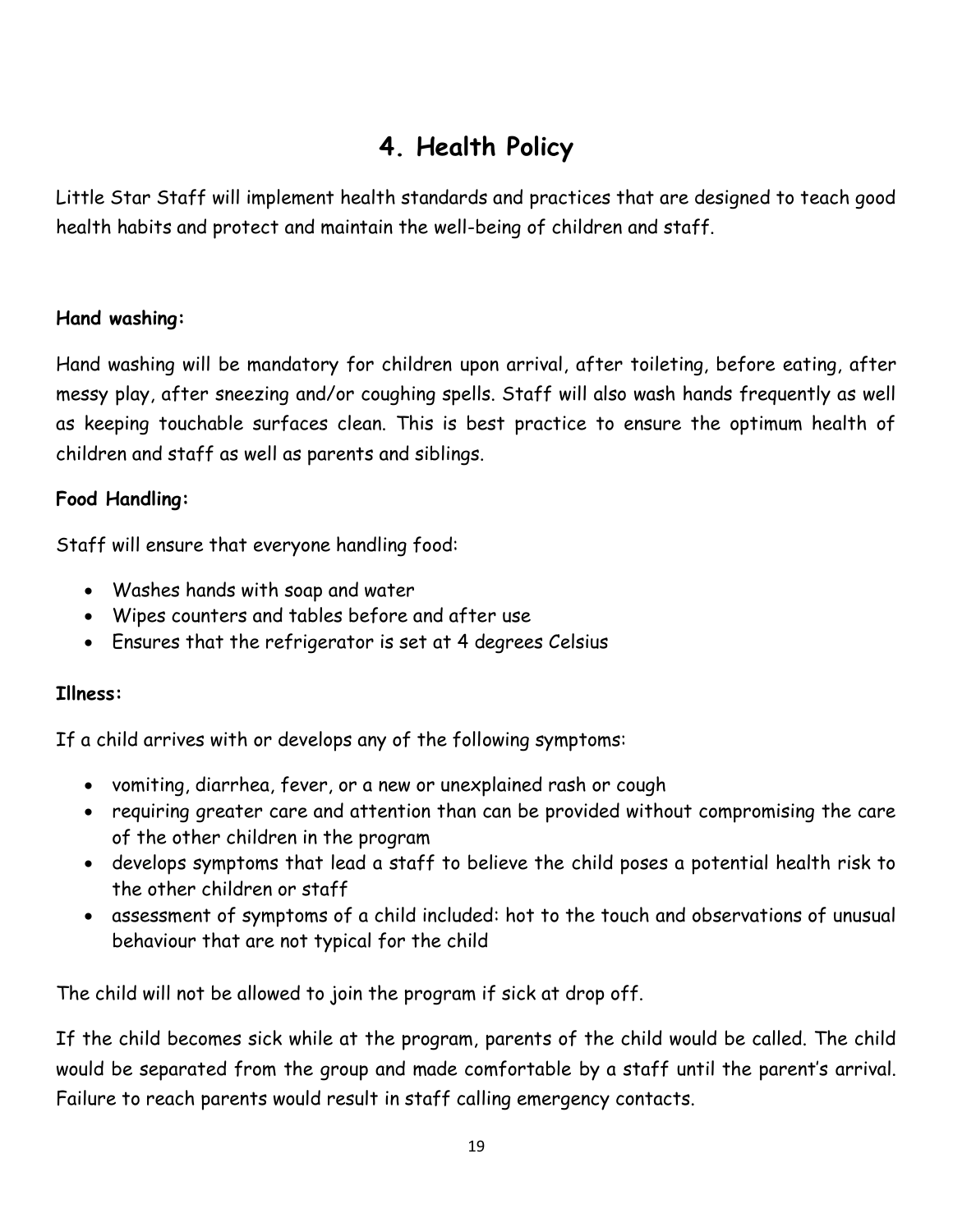The child can return when the program is satisfied that the child no longer poses a health risk to the other participants by providing a note from physician, or parents report that their child has been **Symptom Free** for **24 hours**.

Parents are required to notify program if their child has a communicable disease such as chicken pox, measles, and lice etc… alternate care will be required until child has a clean bill of health.

#### **Medication:**

Medication forms need to be filled out by the parent and medication must come in the original container with the child's name, date, and dispensable information on label. Medication can only be administered in the dosage and at the times specified on label. Staff will document time and dosage and initial on the medication form for the specific child and form will be kept with medication and then kept in child's file once complete. Medication will be kept locked up unless it is an emergency medication such as an inhaler or epi pen, in which case it will be kept in our program backpack in an accessible location but out of reach of children and accompanies us wherever we are.

**\*No smoking permitted on the premises of Little Star. Smoking will not be permitted while childcare is being provided.\***

# **5. Safety Policy**

It is our Little Star Staff plan to have all staff obtain first aid within a three-month period of employment but at minimum, one staff per shift will hold a valid first aid certificate.

A first aid kit will remain onsite at the program and another will be transported on any offsite excursions in the backpack.

Children will only be released to parents or emergency contacts as listed in children's files. A parent can give consent to grant someone else permission to pick up by means of telephone and or written note including email, but staff has the right to ask for a safe word and to ask for identification if they so choose. If there is a legal reason why a parent should not be allowed access to a child, legal documentation needs to be presented stating such and a picture of the parent on the documentation should be provided to staff if possible.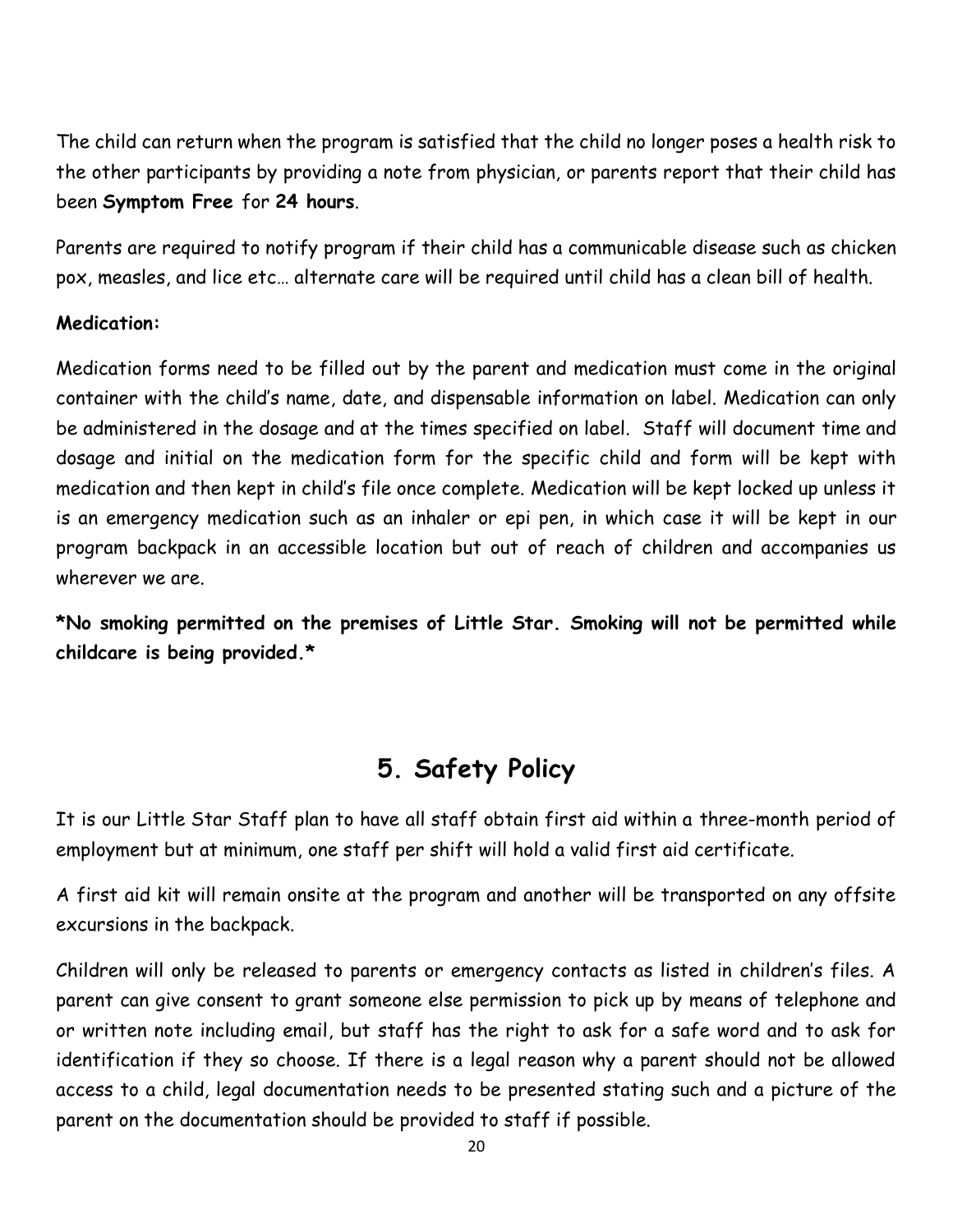Parents who wish to transport a child other than their own will be required to sign a transportation form and any staff that transports will be required to have a minimum of \$1000000.00 liability insurance. Car/Booster seats will be provided by parents as needed.

Safety checks will be completed of all play areas including outdoor play areas by staff prior to allowing children to play. Staff will have a checklist to use for inspections.

Staff is to ensure the cleanliness of the facility during programming and a cleaning staff will be in weekly to do a thorough clean. Monthly toy cleans will be held to sanitize toys and wipe down shelving and containers that house the equipment. This will be done by both staff and volunteer parents.

Children are required to have indoor footwear that will be labelled with their name and is required to be kept onsite.

Parents must provide written consent to allow for health care provisions or the health care provided is in the nature of first aid.

#### **Accident reports:**

Accident reports will be made up for any serious injury or illness to the child while in attendance of the program or any other incident that may occur while the child is in attendance of the program that may seriously affect the health or safety of the child. Parents will be required to read and sign all accident reports. All accident reports will be reported immediately to the regional childcare office using the prescribed form. All accident reports will be kept on file and will be submitted annually to licensing. Accident reports will be used by the program to track accidents/incidents and to help us identify trends or issues so we can adjust the program accordingly and provide the safest environment.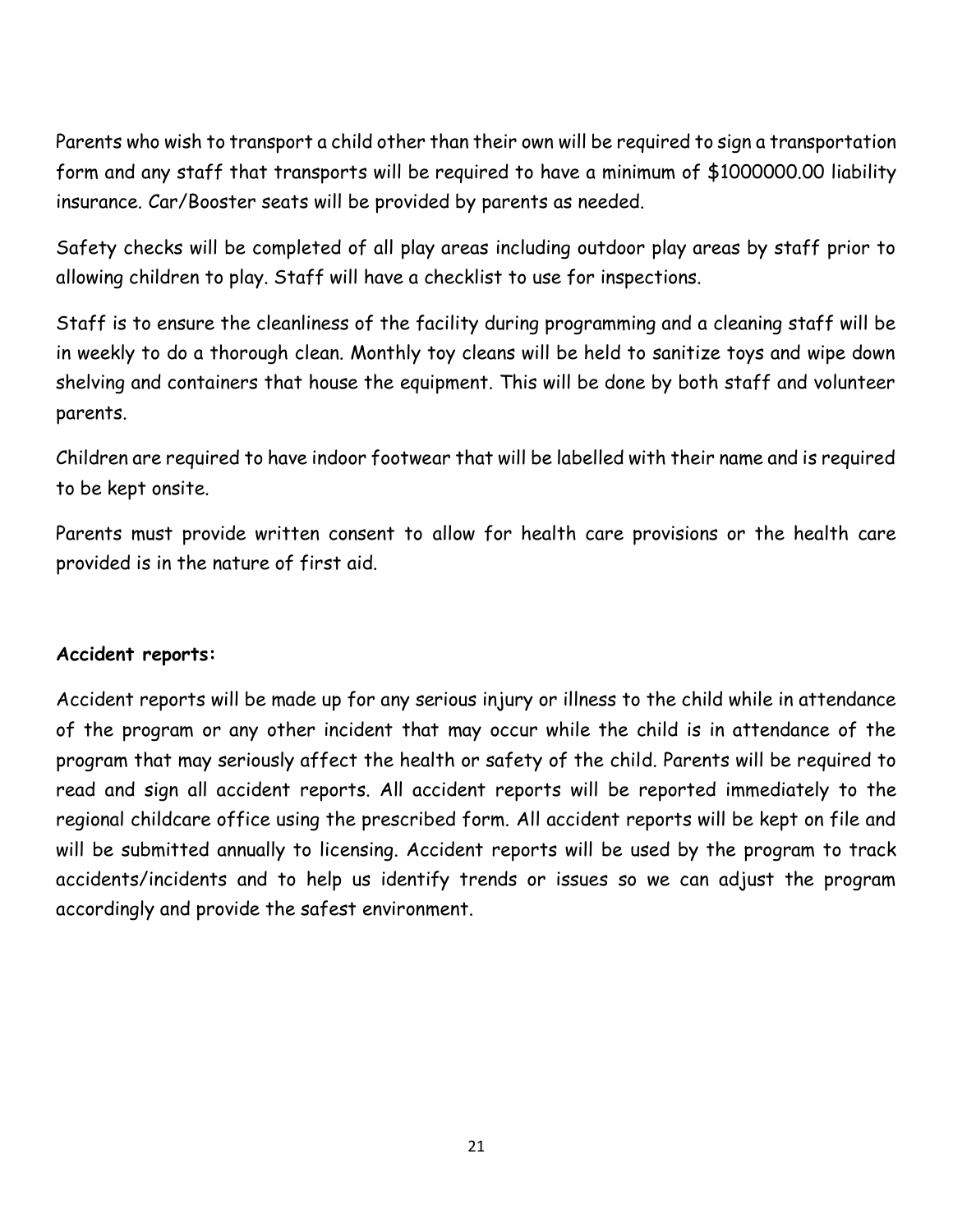# **6. Open Door Policy**

Little Star encourages parents to participate as often as possible in our program. Parents are always welcome but never required to take part in any daily events. Little Star staff will keep parents revised of any upcoming events or excursions and welcome their participation.

# **7. Volunteer Policy**

Any volunteers welcomed into the program will not be left unsupervised while with the children. Volunteers will only be allowed in at the discretion of the owner or director who reserves the right to require a criminal record check as they see fit. Little Star Programs will invite volunteers in to add enrichment to the programming and/or to mentor and support the staff with the care of the children whether daily or occasionally. Volunteers may be part of special events and may offer knowledge and insight to topics of interest within the programming. All volunteers will be treated with respect and be recognized for the enrichment they are adding to the children's childcare experiences.

# **8. Program Review Policy**

Little Star Staff will review our policies annually and will take into consideration the following when making any amendments:

- Parent surveys and feedback collected
- Staff surveys
- Incident report reviews
- New legislation and regulations from the gov't
- Staff meeting minutes
- Staff journals
- Communications with the school &/or other community groups

Any results collected from surveys or suggestions that contribute to any amendments, will be relayed to parents via email, newsletter and/or website blog.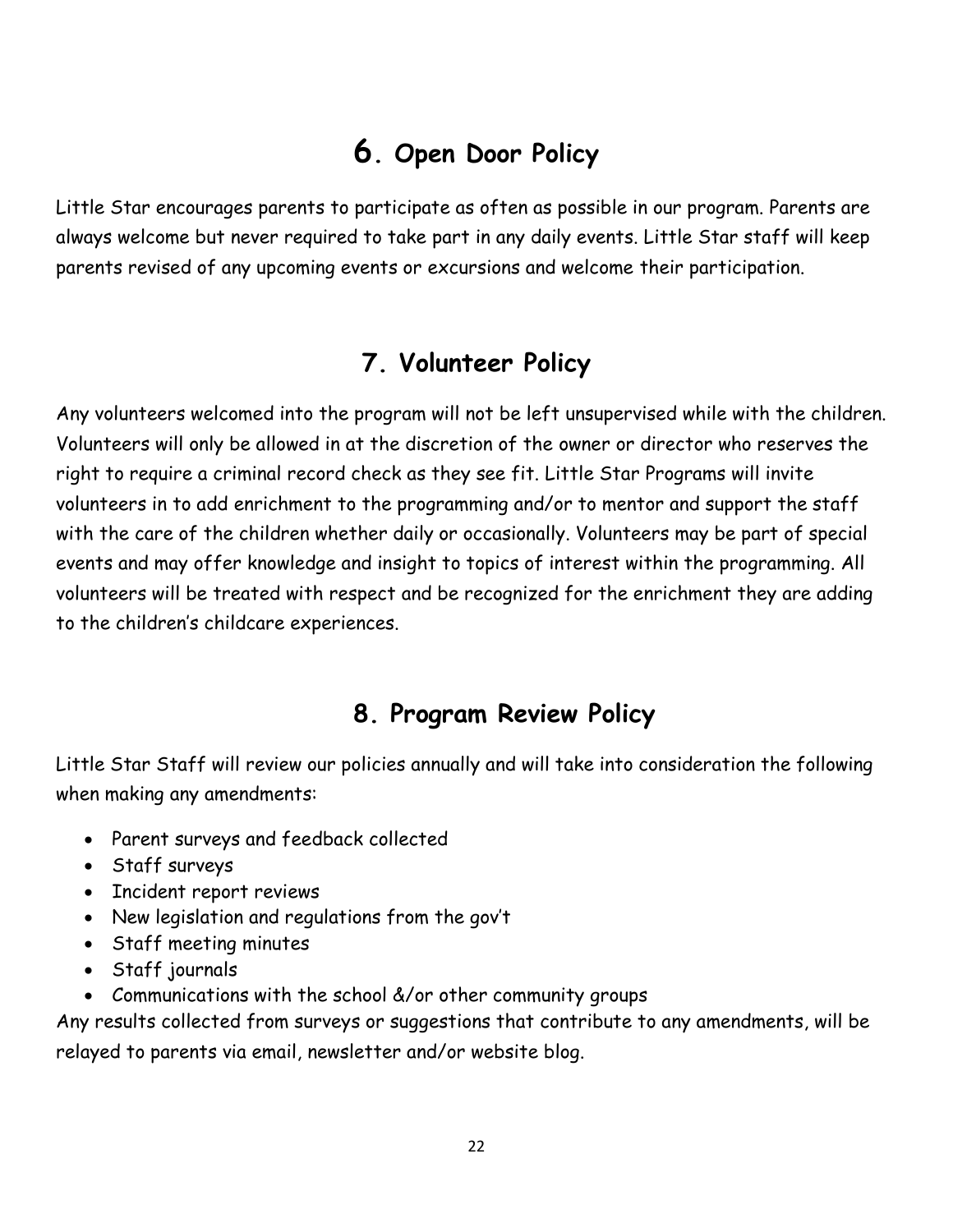# **9. Off-site Activity/Emergency Evacuation Policy**

All off-site activities other than walks around the community, will be made known to parents via but not limited to the following: email, newsletter, Himama App. These activities will require written permission from the parents on a form that will include the address of the off-site activity, times of departure and arrival (including if there is alternate drop off/pick up for the activity), and who is providing supervision.

#### **\* \*A backpack containing all portable records & a first aid kit will accompany staff on all off-site activities\*\***

In the event of a fire or other emergency that would require evacuation, the following would take place:

- Class would exit through the nearest safe exit
- Attendance would be taken (portable emergency records are always taken whenever we go offsite)
- Once everyone was accounted for, staff would walk children to our designated meeting spot which is the Town Office (located at 5018 Waghorn St)
- Staff would ensure children are safe and reassure them
- Parents/Emergency Contacts would be called

Every month, an impromptu fire drill will take place to acclimate the children in case of a real emergency (Our meet place for practice drills is the benches to the north of our building). This may seem scary to some children so it may be wise to practice the same at home and have talks with them to reassure and educate.

In the event your child should incur an incident while at school, staff will provide proper medical attention and call parents as soon as possible. If the child needed to be transported, an ambulance would be called.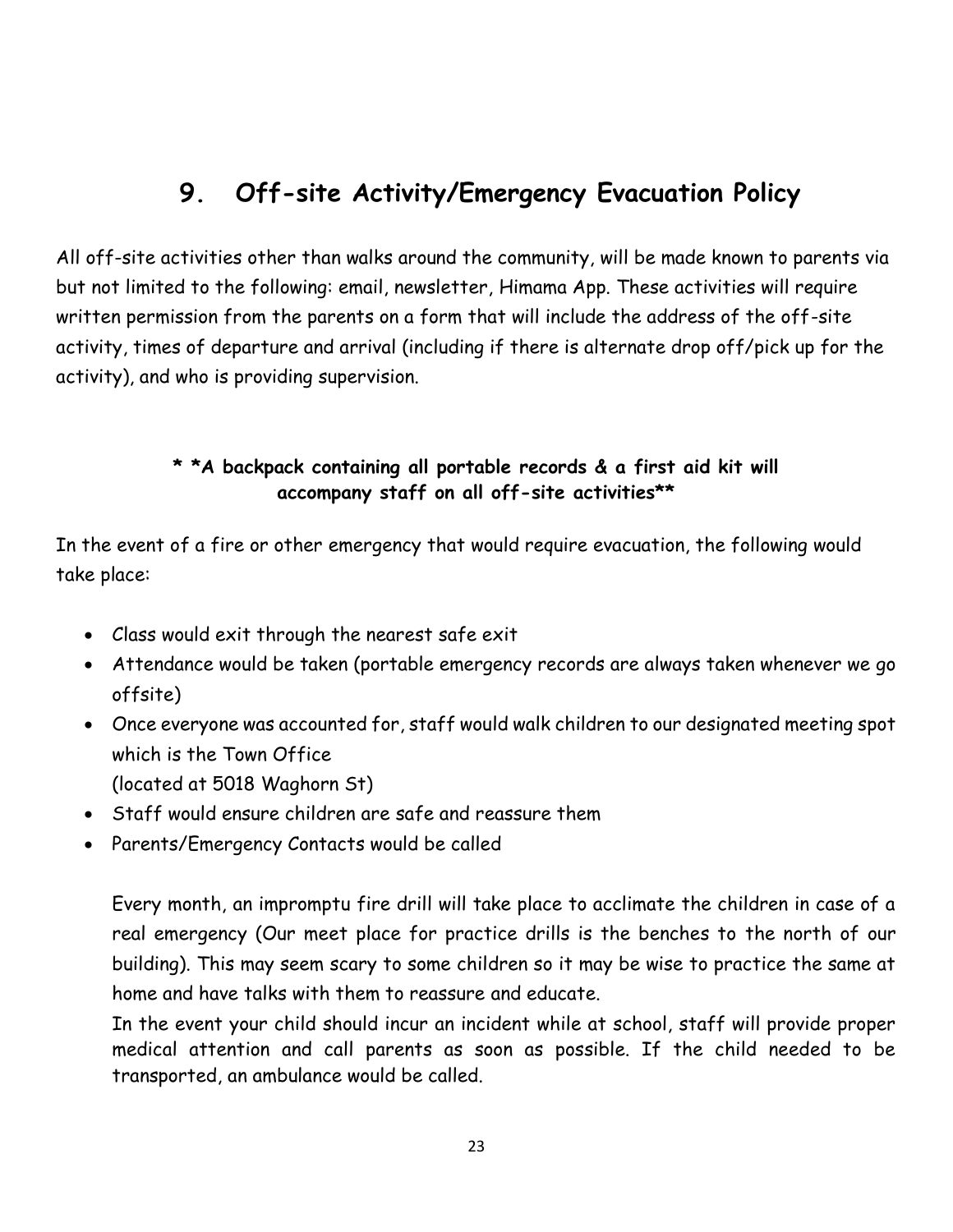# **10. Nutrition Policy**

Due to allergies, each child must bring his/her own snack/lunch daily. An allergy list will be posted on the fridge as well as at the sign in counter.

We are a Peanut Free Facility so please watch ingredients closely.

Our snack/lunch center is open when the sign is put out on the table which is during most of our program. Children are required to wash hands before grabbing their snack/lunch and they must sit at the table in chairs provided until finished chewing/drinking. Children are required to put their own belongings away including garbage/recycling when finished.

Please bring your child's snack/lunch in a clearly labelled lunch box or bag and label any containers inside as well. We suggest you follow the Canadian Food Guide and send a small snack from 2 food groups with an attempt at healthy snacks, lunch should hit all 4 food groups, steering clear from sugary pre-packaged items. Please send a drink, preferably water in a reusable container but milk, juice etc...are acceptable (Water will be refilled throughout the day by staff as needed). Keep in mind that snack is child choice and we will not ever force a child to have snack. Please make snack enjoyable for your child by including them in the decision process and even the packing! Make sure containers are easy to open and that snacks are not too messy for self service (It is preferable to put things like fruit cocktail into reusable containers to make them easier for children to open without spillage). Lunch will be eaten between programs for all day children, but they can access their lunch at anytime the snack centre is open. We do have a microwave for heat ups.

We **do not want juice boxes** as the children waste the contents and we are constantly spending time dumping them out! Waste not, want not!

Some snack suggestions:

| Cheese             | Sandwiches               | Pita Bread                      |
|--------------------|--------------------------|---------------------------------|
| <b>Crackers</b>    | Cold Cuts/ Sausage Rings | <b>Hard Boiled Eggs</b>         |
| Yoghurt            | Pickles/Cucumbers        | Spreads like Hummus or Tzatziki |
| Fruit              | Wraps                    | <b>Seaweed Strips</b>           |
| <b>Apple Sauce</b> | <b>Muffins</b>           | Pretzels                        |
| Veggies/Dip        | Cottage Cheese           | <b>Dried Fruits</b>             |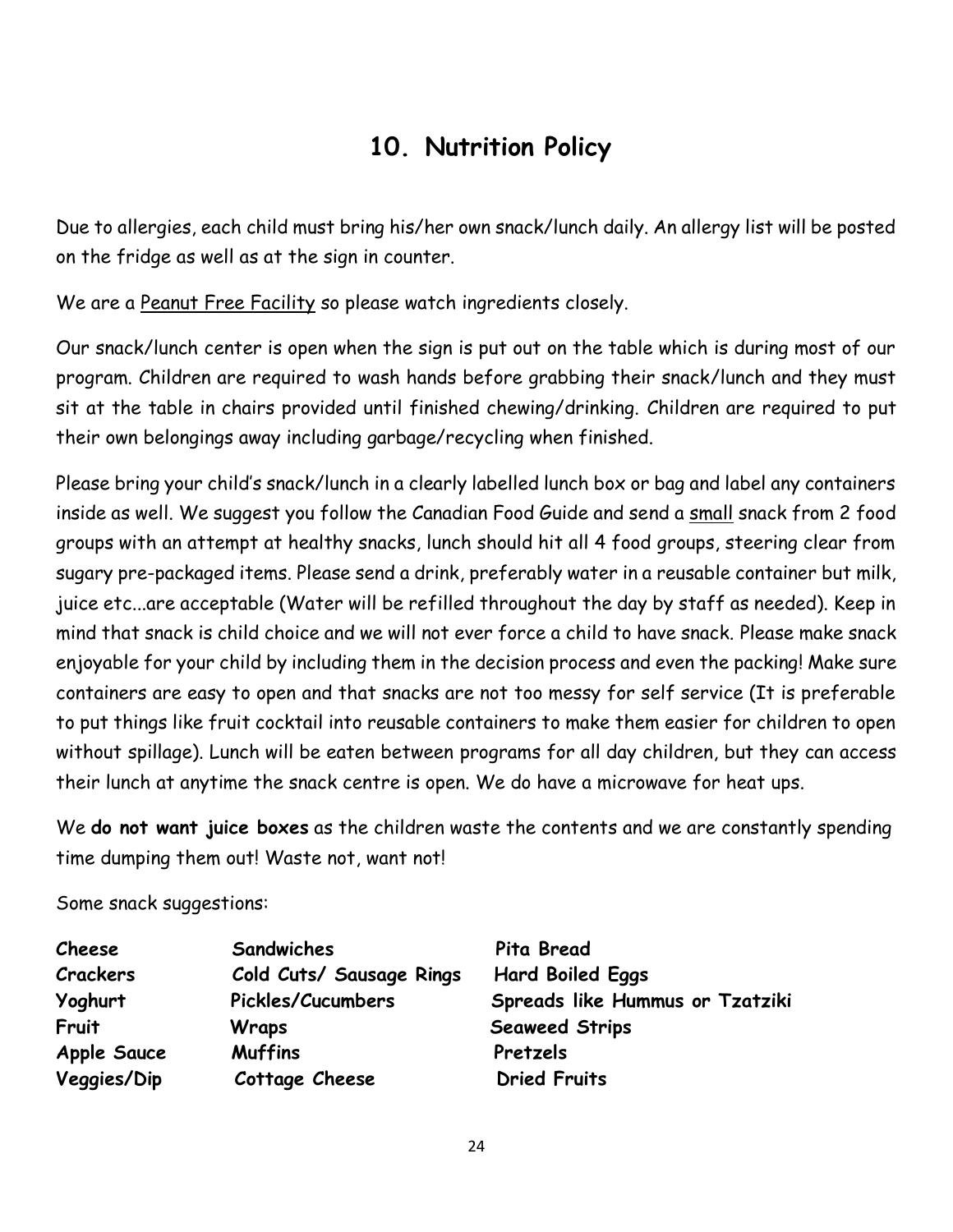# **11. Records Policy**

All children must have a fully completed registration form including a portable record which will accompany the group on any offsite travels. Forms must include the child's name, date of birth, child's address, parents' name, parent's address, and telephone number as well as the emergency contact's name, address, and telephone number. The forms must include any other relevant health information about the child like allergies or immunizations. Parents must also provide consent on the form to allow the provision of health care to the child. Any changes to information must be updated in a timely fashion.

Daily sign in and sign out records must include arrival and departure times. We use the Himama app to keep track of this.

Staff must keep daily attendance records including arrival and departure times and hours spent providing direct childcare. Staff certification must be kept on file as well as a criminal record check and first aid certification. Criminal record checks must include the vulnerable sector search and be updated every three years.

Forms will be available for licensing to review at anytime. They will also be available for parents/guardians to review/modify at appropriate times.

# **12. Supervision Policy**

Daily observations will be made for both inside and outside play and used to ensure that programming and set-up are conducive to children's' interests, safety, and inclusiveness and any behavioral concerns will be documented. Journals will be kept in the backpack for offsite documentation as well as onsite.

Both indoor and outdoor environments will set up so that sightlines are unobstructed and safety checks will be done prior to play. Staff will be both listening and watching for any signs of need for intervention. Staff will be aware of children who are in the washroom and may need assistance.

Staff will do a daily count of children signed into care and be aware of any changes in headcount as well as do a roll call both before going offsite and before returning. Staff will keep up communications amongst themselves to ensure proper supervision is ongoing in all areas of the program.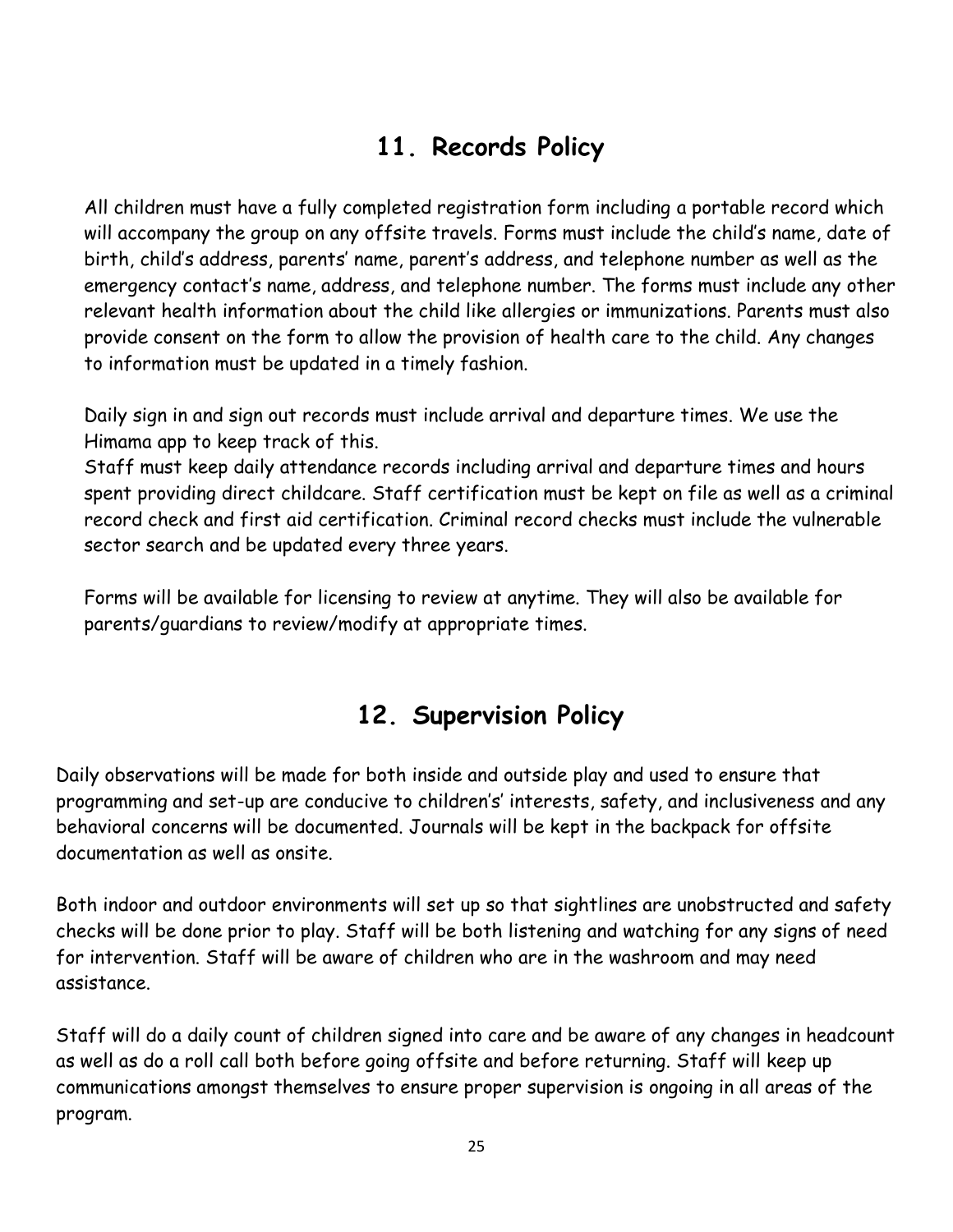As the children will have different developmental needs, supervision will vary to meet those needs. For example, if there is a child who needs assistance with emotional regulation, a staff may place themselves to always be within arms distance to ensure quick action should said child need intervention/assistance with self control. Proper supervision allows the program to run smoothly and safely and provide for the various needs and developmental stages the children are at as well as help bridge them to the next stages.

## **13. Parent Grievance Policy**

Any grievances should be dealt with directly with the staff onsite to effectively resolve the concern quickly. Staff should document & date the occurrence and bring it to the attention of Miss Becki. Keep in mind the 24-hour rule which means all parties involved may choose to table the issue for 24 hours to come back to the issue calmer and with better perspective.

If the issue is not able to be resolved, the next step would be to take the concern directly to Miss Becki. This can be done via email, text, phone, or as a face-to-face meeting with the involved parties.

Care will be given to ensure that respect is given to individual privacy and the matters are kept as confidential as possible.

If the matter cannot be resolved once Miss Becki is involved, the licensing officer assigned to Little Star Programs may be involved.

Little Star will not tolerate abusive or inappropriate behavior from parents and reserves the right to terminate enrolment if necessary.

## **14. Lockdown Policy**

In the event of a major threat of violence or severe weather in or occurring in proximity of the program, staff will put the program on "Lockdown Mode". All Stars will be directed to a safe position away from doors and windows. Doors, which are kept locked during programming, will